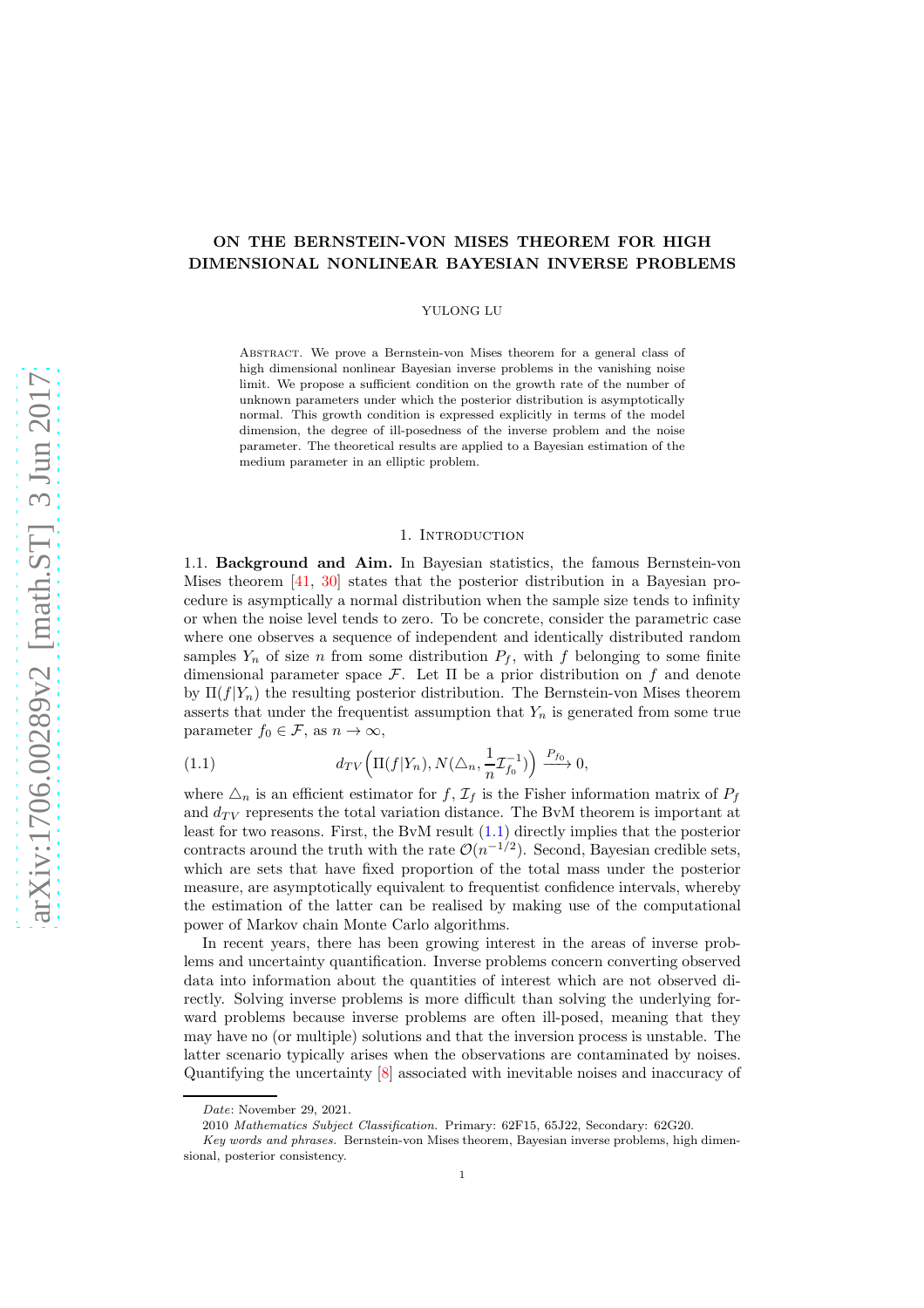mathematical modelling is becoming an indispensable component in the resolution of inverse problems. The Bayesian approach [\[25,](#page-14-2) [18,](#page-14-3) [38\]](#page-14-4) provides a natural framework for doing so. It treats unknown quantities as random variables and updates the prior knowledge about unknowns by blending prior beliefs with data. This probabilistic approach offers several advantages over optimisation-based regularisation methods [\[20\]](#page-14-5): On the one hand, the posterior distribution, the solution of Bayesian inverse problems, not only leads to a family of estimators, such as the posterior mean and the maximum posterior estimators, but also allow to quantify uncertainty inherent in Bayesian inferences; On the other hand, seeking solutions in wider probability spaces rather than in state spaces has a "stabilising" effect in the sense that posterior measure usually depends continuously on the data in some suitably sense.

In this paper, we aim to prove the Berstein-von Mises theorem for Bayesian inferences of a general class of high dimensional nonlinear inverse problems in the limit of small noise. By "high dimensionality", we mean that the number of the unknown parameters of the inverse problem is allowed to grow with the decreasing noise level. We want to develop some sufficient growth condition on the dimension of the model parameter under which one can observe the asymptotic normality of the posterior distribution.

1.2. Relevant Literature and Contribution. The reliability of a Bayesian approach can be assessed by the asymptotic performance of the posterior measure. This is formalised in the notion of posterior consistency. The posterior consistency refers to the contraction of the posterior distribution around the truth in the limit of large data size or small noise. In the context of Bayesian inverse problems, many posterior contraction results have been obtained for different problems, but most of them are focused on linear models; see e.g. [\[27,](#page-14-6) [28,](#page-14-7) [1,](#page-13-1) [2\]](#page-13-2) for linear Bayesian inverse problems with Gaussian priors and [\[34\]](#page-14-8) for non-conjugate priors. Recently, Vollmer [\[40\]](#page-14-9) proved a posterior contraction result for a specific nonlinear Bayesian inverse problem arising from subsurface flow modelling, based on some stability estimates of the forward problem and nonparametric regression results.

The Bernstein-von Mises theorem is a classical result in parametric statistical models (cf. [\[19,](#page-14-10) [30\]](#page-14-1)). The last decade has seen a significant development of BvM theorems in infinite dimensional statistical models. For nonparametric statistical models, whether the BvM theorem hold depends crucially on the topology under which the convergence of probability measures is taken. In fact, it was observed in [\[17,](#page-14-11) [21\]](#page-14-12) that the nonparametric BvM theorem can not be true in the strictly  $L^2$ sense. Nevertheless, recent work by Castillo and Nickl [\[12,](#page-13-3) [13\]](#page-13-4) showed that the BvM theorem does hold when the metric of convergence is relaxed to be some suitable weak convergence (essentially convergence in 1-Wasserstein distance) of probability measures in a larger space than  $L^2$  (in fact some negative Sobolev space). Also, semiparametric BvM results had been obtained by many authors in various types of statistical models, see e.g. [\[36,](#page-14-13) [26,](#page-14-14) [35,](#page-14-15) [7,](#page-13-5) [11,](#page-13-6) [14,](#page-14-16) [33\]](#page-14-17).

The type of BvM results of our particular interest is the case where the dimension of parameters in the underlying statistical model can grow with the increasing sample size or decreasing noise level. Ghosal [\[22,](#page-14-18) [23\]](#page-14-19) studied the behaviour of the posterior distribution when the number of parameters tend to infinity for a linear regression model and exponential families. Under certain growth condition on the model dimension, he proved that the posterior is approximately a normal distribution. Similar results have also been obtained in other statistical models, see [\[9\]](#page-13-7) for Gaussian regression with increasing number of regressors, [\[10\]](#page-13-8) for discrete probability distributions, [\[16\]](#page-14-20) for exponential families with reference priors. It is worth to mention that Belloni and Chernozhukov [\[6\]](#page-13-9) revisited exponential families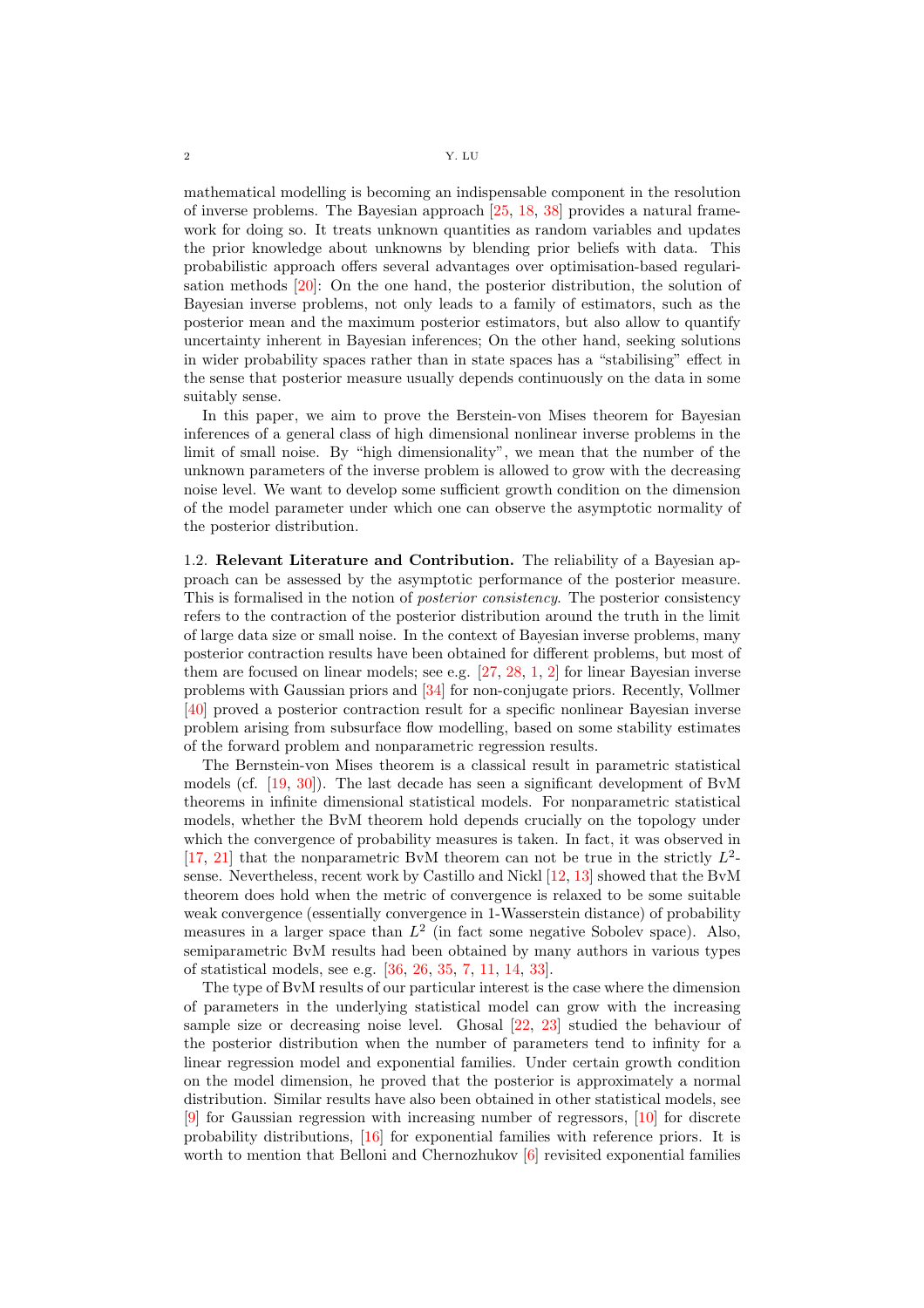and improved Ghosal's growth rate condition by a logarithm factor. Recent results by Spokoiny and Panov [\[33,](#page-14-17) [37\]](#page-14-21) show that to a certain extent this new growth condition seems to be sharp.

Despite the extensive study of the BvM theorem in the statistical community, there are only few BvM results in Bayesian inverse problems. Knapik et al [\[27\]](#page-14-6) proved a BvM theorem for linear projections of the posterior distribution of Bayesian linear problems with Gaussian priors. In particular, they showed that the Bayesian credible set asymptotically agrees with the frequentist confidence region in the undersmoothing case where the prior is less regular than the truth, whereas oversmoothing leads to zero frequentist coverage. For nonlinear Bayesian inverse problems, Lu et al [\[31\]](#page-14-22) recently proved a parametric BvM result, which characterises the Gaussian approximations of posterior measure with respect to the Kullback Leibler divergence.

To the best of our knowledge, the BvM theorem for nonlinear Bayesian inverse problems with infinite number of unknowns has not been addressed in the literature. The present work gives a first attempt in this direction. Our aim is to generalise Ghosal's previous results [\[22,](#page-14-18) [23\]](#page-14-19) on exponential families and linear regressions to a Bayesian inverse problem setting. In particular, we focus on a general finite dimensional Bayesian inverse problem and study the behaviour of the posterior distribution in the limit of small noise where the number of unknowns is allowed to grow to infinity. The finite dimensional forward problem of consideration is strongly motivated by the discretisation of partial differential equation (PDE) models; the dimension of the problem is then associated to the number of the mesh points or basis functions of a discretisation scheme. The solution of the forward problem approximates to the solution of the original PDE as the model dimension grows up to infinity. The ill-posedness of the corresponding inverse problem, the focus of our attention, is quantified in terms of the decaying rate of the singular values of the linearisation of the nonlinear forward model. By prescribing an appropriate prior on the unknown parameter, we show that, under certain growth constraint on the dimension, the posterior distribution can be approximated by a normal distribution centring around the truth in the total variation distance (see Theorem [2.5\)](#page-5-0). The growth condition depends on the dimension, the decaying rate of singular values and the decreasing noise level. This result also improves our previous BvM result [\[31\]](#page-14-22) for Bayesian inverse problems with fixed finite dimension. Our proof follows closely Ghosal's idea [\[22\]](#page-14-18), but we simplify his arguments substantially by taking advantage of the specific structure of the posterior in the inverse problem setting. We also verify the assumptions that have been made leading to asymptotic normality in an inverse medium problem.

We emphasise that there is still an essential gap between our BvM result and the nonparametric BvM theorem in [\[27\]](#page-14-6) since we are unable to justify the frequentist coverage of credible sets defined on the full (infinite dimensional) parameter space. It is expected that the asymptotic normality of the posterior is still valid under certain regular linear projections [\[32\]](#page-14-23). Due to the nonlinearity and the ill-posedness of the inverse problem, justifying this is highly non-trivial and is far beyond the scope of the present paper. Finally, it is also unclear whether the weak BvM theorems obtained in [\[12,](#page-13-3) [13\]](#page-13-4) still hold in the context of nonlinear Bayesian inverse problem. Nevertheless, our results may give a hint about how to choose the weak topology that leads to BvM theorems. This will be examined carefully in future work.

1.3. Structure. This paper is organised as follows. In Section [1.4,](#page-3-0) we define some useful notations that will be used throughout the paper. In Section [2](#page-3-1) we make some assumptions on the forward problem as well as the prior and then state the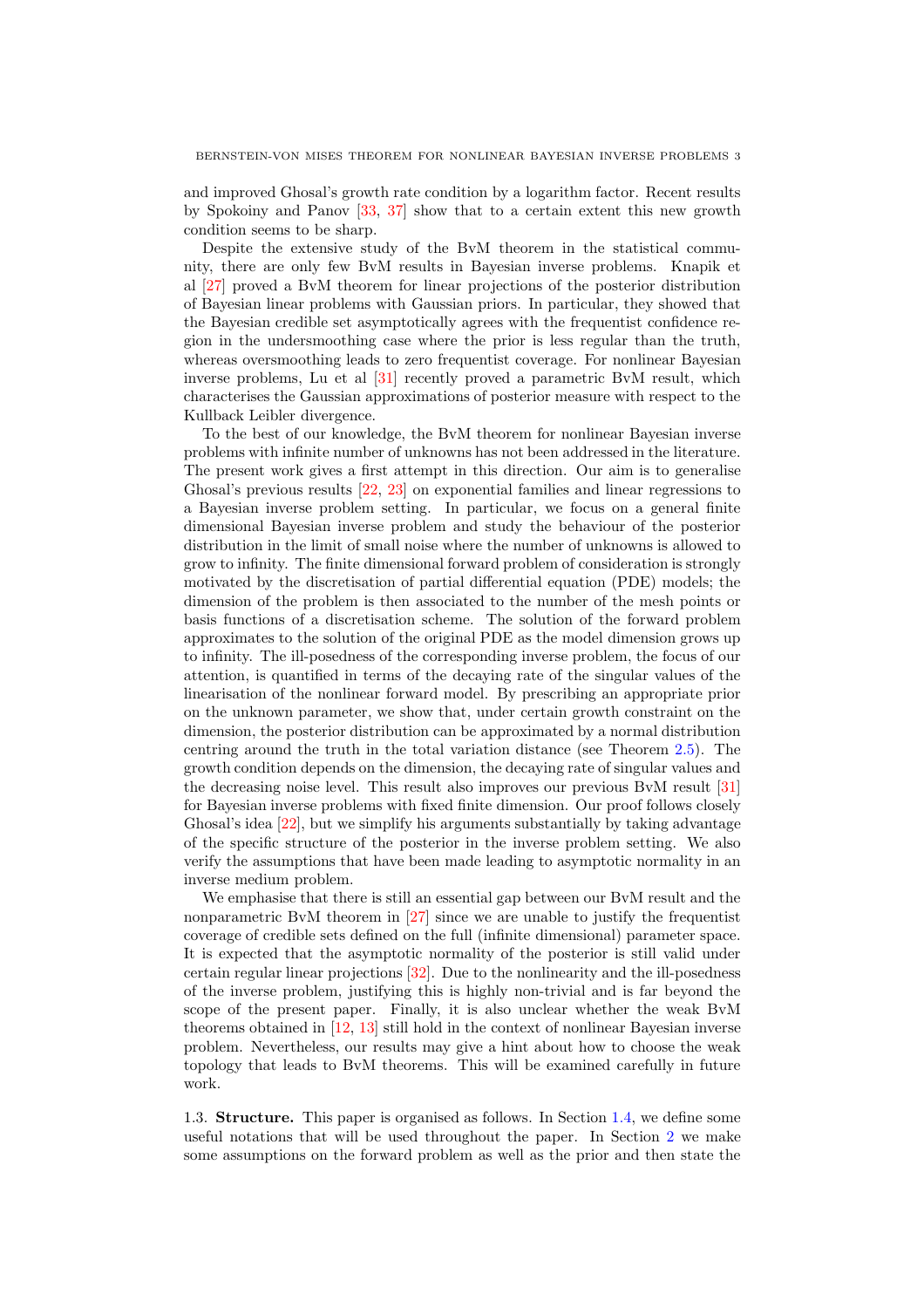main BvM results in Theorem [2.5](#page-5-0) and Corollary [2.6.](#page-6-0) Proofs of the main results are provided in Section [3.2.](#page-9-0) Section [4](#page-10-0) discusses an application of previous theoretical results in an inverse medium problem.

<span id="page-3-0"></span>1.4. Notations. We denote by |f| the standard Euclidean norm of a vector  $f \in \mathbb{R}^d$ and by  $\|\mathbf{A}\|$  the operator norm of a matrix  $\mathbf{A}$ , i.e.  $\|\mathbf{A}\| = \sup_{|f| \leq 1} |\mathbf{A}f|$ . Let  $\langle f, g \rangle$ be the inner product of vectors  $f, g \in \mathbb{R}^d$ . We denote by  $\sigma_{\min}(\mathbf{A})$  and  $\sigma_{\max}(\mathbf{A})$  (or  $\lambda_{\min}(\mathbf{A})$  and  $\lambda_{\max}(\mathbf{A})$  the minimum and maximum singular values (or eigenvalues) of **A** respectively. Let  $Vol(d)$  denote the volume of the d-dimensional unit ball. We use C to denote a generic constant independent of d and n and we write  $a \leq b$ when  $a \leq Cb$ . For a sequence of random variables  $\{X_n\}$ , we write  $X_n = \mathcal{O}_p(\delta_n)$ (or  $X_n = o_p(\delta_n)$ ) to indicate that the sequence  $X_n/\delta_n$  is bounded in probability (or  $X_n/\delta_n \to 0$  in probability).

# <span id="page-3-2"></span>2. SET-UP

<span id="page-3-1"></span>Consider the Bayesian inverse problem of estimating  $f \in \mathbf{R}^d$  from noisy measurement  $Y_n \in \mathbf{R}^d$  with

$$
(2.1)\t\t Y_n = G(f) + \frac{1}{\sqrt{n}}\eta.
$$

Here the operator  $G: \mathbf{R}^d \to \mathbf{R}^d$  is the forward map which is considered to be nonlinear. We also assume that  $\eta$  is a standard normal distributed random variable in  $\mathbb{R}^d$ . The forward problem  $(2.1)$  in our mind comes from a finite dimensional approximation to some infinite dimensional problem. Typically, in the case where the underlying forward model is governed by a PDE, the forward operator G in [\(2.1\)](#page-3-2) may be obtained from some finite dimensional discretisation of the PDE, for example, through finite difference methods or Galerkin methods. The data  $Y_n$ could be generated through noisy observations of the solution to the PDE at d spacial/temporal positions. The standard normal assumption of the noise  $\eta$  is of particular interest to us because it can be viewed as a discrete analogue of a white noise process.

Given a prior to be defined below, we are interested in the asymptotic performance of the resulting posterior as  $n \to \infty$  under the frequentist assumption that  $Y_n$  is generated from some truth  $f_0$ . We assume that  $f_0$  lies in a compact subset  $\mathcal F$ on  $\mathbb{R}^d$ . We also make the following assumptions on the forward operator G.

## <span id="page-3-3"></span>Assumptions 2.1.

(A1) For every  $f \in \mathcal{F}$ ,  $G(f)$  is differentiable and its derivative matrix  $\nabla G(x)$  is invertible. Moreover, there exists positive constants  $\sigma_0$  and  $\sigma(d)$  such that

$$
\sigma(d)^{-1} \leq \sigma_{\min}(\nabla G(f)) \leq \sigma_{\max}(\nabla G(f)) \leq \sigma_0^{-1} \quad \text{ for all } f \in \mathcal{F}.
$$

(A2) There exist constants  $C, \tilde{C} > 0$  such that

$$
\tilde{C}|G(f_1) - G(f_2)| \le |f_1 - f_2| \le C\sigma(d)|G(f_1) - G(f_2)| \quad \text{ for all } f_1, f_2 \in \mathcal{F}.
$$

(A3) There exists a constant  $C > 0$  such that

$$
|G(f_1) - G(f_2) - \nabla G(f_2)(f_1 - f_2)| \le C|f_1 - f_2|^2 \quad \text{for all } f_1, f_2 \in \mathcal{F}.
$$

Remark 2.2.

(i) The assumption (A1) is equivalent to that

$$
\sigma_0 \leq \sigma_{\min}((\nabla G(f))^{-1}) \leq \sigma_{\max}((\nabla G(f))^{-1}) \leq \sigma(d) \quad \text{ for all } f \in \mathcal{F}.
$$

In particular, it also implies that  $\|\nabla G(f)\| \leq \sigma_0^{-1}$ . The dimension-increasing constant  $\sigma(d)$  bounds the growth of singular values of  $\nabla G^{-1}$ , characterising the degree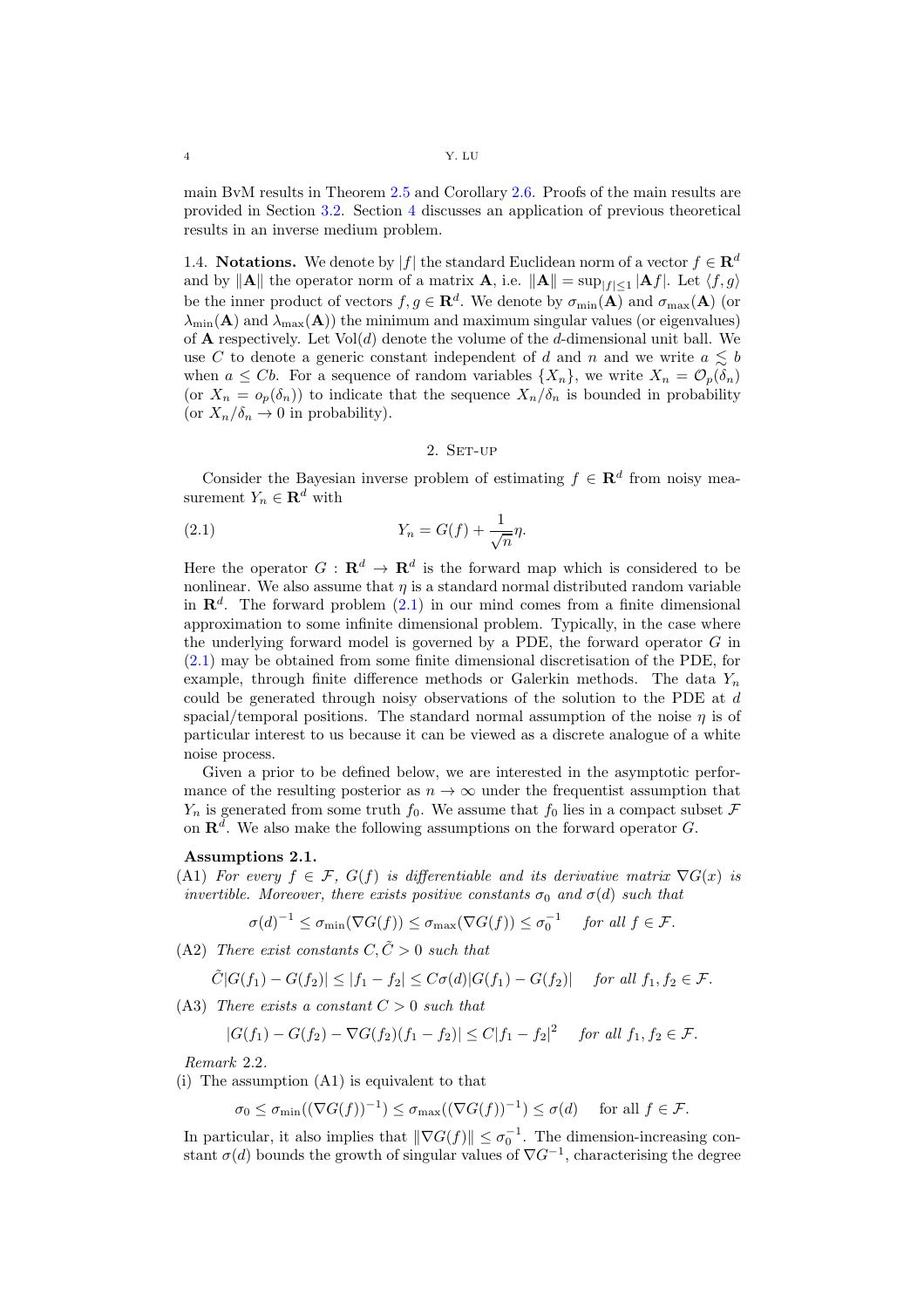of ill-posedness of the infinite dimensional inverse problem. For mild ill-posed inverse problems  $\sigma(d) \sim \mathcal{O}(d^s)$  with some  $s > 0$  when  $d \gg 1$ , and for severely ill-posed inverse problems  $\sigma(d) \sim \mathcal{O}(\exp(d^s)).$ 

- (ii) Assumptions (A2) and (A3) are both regularity assumptions on the forward operator. In particular,  $(A3)$  holds if G has bounded second derivatives. However, we avoid imposing constraints on the second order derivatives of  $G$  since they are hard to evaluate or estimate in practice. It is also worth to remark that the constants C,  $\tilde{C}$  appearing in the above assumptions are independent of a concrete f, but they may depend on the choice of  $\mathcal{F}$ .
- (iii) Assumptions (A3) and the growth condition on the singular values in (A1) imply that the estimate of (A1) holds when  $|f_1 - f_2|$  is small. However, we assume that this is valid for all  $f_1, f_2 \in \mathcal{F}$ . This assumption is not strong as it looks since we will show that it is satisfied in many applications.

We denote by  $\Pi(df)$  the prior distribution which has a Lebesgue density  $\pi(f)$ on  $\mathbf{R}^d$ . Moreover, we assume  $\Pi$  satisfies the following.

#### <span id="page-4-0"></span>Assumptions 2.3.

(i)  $\Pi$  is supported on the set  $\mathcal{F}.$ 

(ii) There exists  $C > 0$  such that

$$
\sup_{f \in \mathcal{F}} \log(\pi(f)/\pi(f_0)) \leq Cd.
$$

(iii) For any  $\delta > 0$ , there exists  $C_{\delta} > 0$  such that

$$
|\log \pi(f) - \log \pi(f_0)| \le C_\delta \sqrt{d}|f - f_0|
$$

when  $|f - f_0| \le \delta \sqrt{d}$ .

<span id="page-4-1"></span>Remark 2.4. Assumption  $(2.3)$  (ii) means that the value of prior density at the truth is not exponentially smaller than its value at any point in  $\mathcal{F}$ . Such assumption was also used in  $[6]$ . Assumption  $(2.3)$  (iii) is a continuity condition for the log prior density near the truth. Similar assumptions was required in [\[22,](#page-14-18) [23,](#page-14-19) [6\]](#page-13-9). In particular, these assumptions are fulfilled when the prior  $\Pi$  on f is a product of independent priors on each component  $f_i$ , i.e.  $\pi(f) = \prod_{i=1}^d \pi(f_i)$ , and each  $\pi_i$ satisfies  $|\log \pi_i(f_i) - \log \pi_i(f_{0,i})| \leq C$  for any  $f_i$  and  $|\log \pi_i(f_i) - \log \pi_i(f_{0,i})| \leq C$  $C_{\delta}|f_i - f_{0,i}|$  when  $|f_i - f_{0,i}| \leq \delta$  for some  $\delta > 0$ .

Given the prior  $\Pi$ , the posterior distribution given the observed data  $Y_n$ , is defined as

$$
\Pi_n(df) = \frac{\exp\left(-\frac{n}{2}|Y_n - G(f)|^2\right)}{\int_{\mathcal{F}} \exp\left(-\frac{n}{2}|Y_n - G(\tilde{f})|^2\right) \Pi(d\tilde{f})} \Pi(df).
$$

By dividing the common factor  $\frac{n}{2}|Y_n|^2$  in the exponential, we can write the density of the posterior  $\Pi_n$  as

$$
\pi_n(f) = \frac{\exp\left(n(\langle Y_n, G(f) \rangle - \frac{1}{2}|G(f)|^2)\right)}{\int_{\mathcal{F}} \exp\left(n(\langle Y_n, G(\tilde{f}) \rangle - \frac{1}{2}|G(\tilde{f})|^2)\right)\pi(\tilde{f})d\tilde{f}}\pi(f).
$$

We aim to prove the Bernstein-von Mises theorem for the posterior measure  $\Pi_n$ when the dimension  $d$  and the noise parameter  $n$  increase to infinity simultaneously. To this end, it is more convenient to analyse the posterior distribution in the local parameter space around  $f_0$ . More specifically, let us define  $\mathcal{U} := \sqrt{n}(\mathcal{F} - f_0)$ . Let  $u := \sqrt{n}(f - f_0) \in \mathcal{U}$ . Then the posterior distribution of u, denoted by  $\prod_{n=1}^{\infty}$ , has the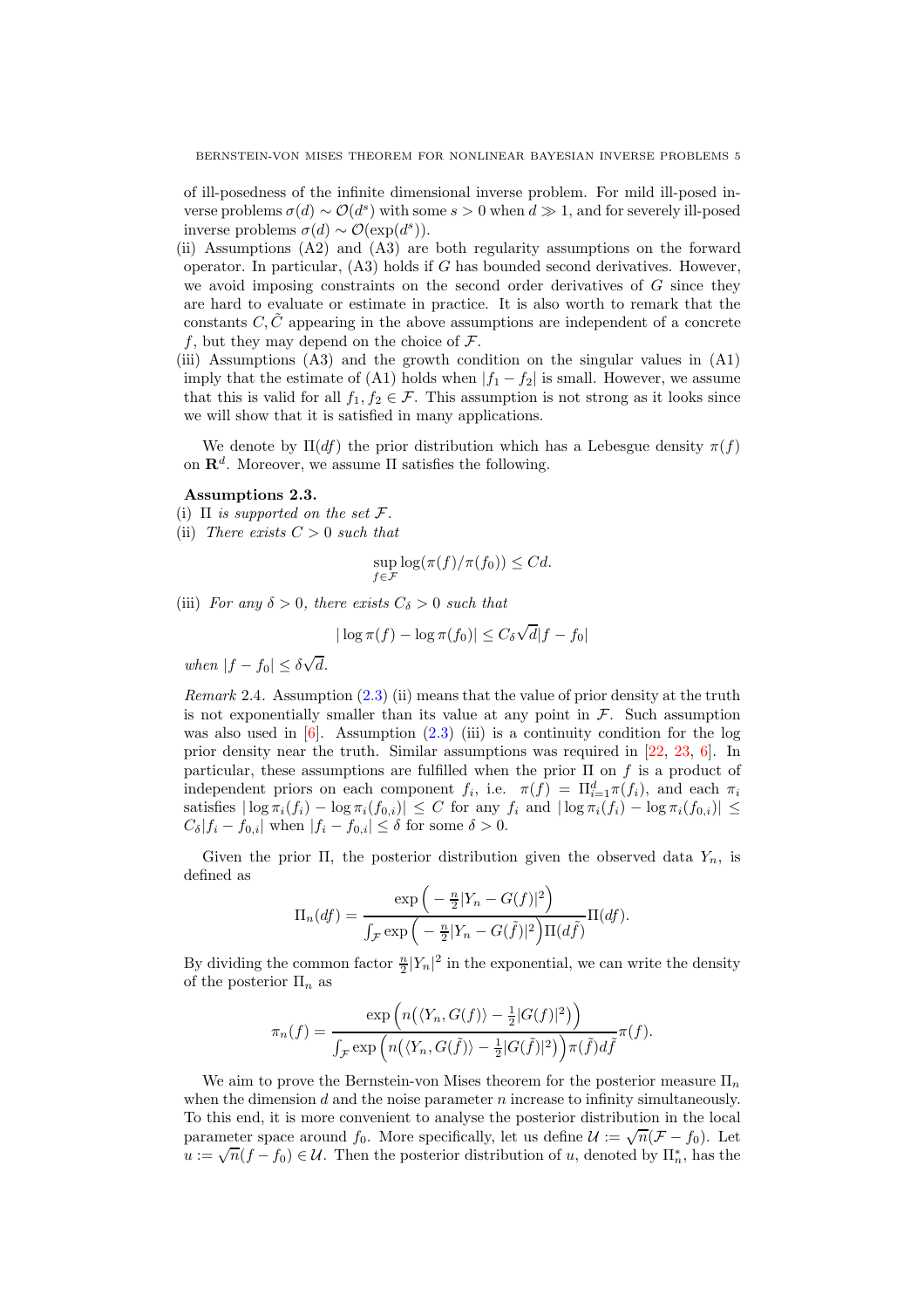6 Y. LU

density

$$
\pi_n^*(u) = \frac{\exp\left(n(\langle Y_n, G(f_0 + n^{-\frac{1}{2}}u)\rangle - \frac{1}{2}|G(f_0 + n^{-\frac{1}{2}}u)|^2)\right)\pi(f_0 + n^{-\frac{1}{2}}u)}{\int_{\mathcal{U}} \exp\left(n(\langle Y_n, G(f_0 + n^{-\frac{1}{2}}\tilde{u})\rangle - \frac{1}{2}|G(f_0 + n^{-\frac{1}{2}}\tilde{u})|^2)\right)\pi(f_0 + n^{-\frac{1}{2}}\tilde{u})d\tilde{u}}.
$$

Formally, the asymptotic normality of the posterior can be read from the linear expansion of the log likelihood ratio. In fact, for any  $u \in \mathcal{U}$ , let us define the log likelihood ratio

$$
L_n(u) := n(\langle Y_n, G(f_0 + n^{-\frac{1}{2}}u) - G(f_0) \rangle - \frac{1}{2}(|G(f_0 + n^{-\frac{1}{2}}u)|^2 - |G(f_0)|^2))
$$

and the shifted likelihood function  $Z_n(u) = \exp(L_n(u))$ . Then we can rewrite the posterior density  $\pi_n^*$  in terms of  $Z_n$ , namely,

(2.2) 
$$
\pi_n^*(u) = \frac{Z_n(u)\pi(f_0 + n^{-\frac{1}{2}}u)}{\int_{\mathcal{U}} Z_n(\tilde{u})\pi(f_0 + n^{-\frac{1}{2}}\tilde{u})d\tilde{u}}.
$$

Let us set  $\Sigma := (\nabla G(f_0)^T \nabla G(f_0))^{-1}$  and  $\triangle_n := \Sigma \nabla G(f_0)^T \eta$ . Then by the normal assumption on the noise  $\eta$ , we have that  $\Delta_n \sim N(0, \Sigma)$ . We also define  $\tilde{Z}_n(u) =$  $\exp(\tilde{L}_n(u))$  with the exponent

<span id="page-5-1"></span>
$$
\tilde{L}_n(u) := 2\langle u, \mathbf{\Sigma}^{-1} \triangle_n \rangle - |\mathbf{\Sigma}^{-\frac{1}{2}} u|^2
$$
  
= 2\langle \eta, \nabla G(f\_0) u \rangle - |\mathbf{\Sigma}^{-\frac{1}{2}} u|^2.

Recall that  $\phi(u; m, \Sigma)$  denotes the probability density function of the normal distribution  $N(m, \Sigma)$ . Then it is easy to see that  $\phi(u; \triangle_n, \Sigma) = \tilde{Z}_n(u) / \int_{\mathbf{R}^d} \tilde{Z}_n(\tilde{u}) d\tilde{u}$ .

After completing square the log likelihood ratio  $L_n$  can be expressed as

$$
L_n(u) = n\left(\langle \bar{Y} - G(f_0), G(f_0 + n^{-\frac{1}{2}}u) - G(f_0) \rangle - \frac{1}{2} |G(f_0 + n^{-\frac{1}{2}}u) - G(f_0)|^2\right)
$$
  
=  $\langle \eta, \sqrt{n} (G(f_0 + n^{-\frac{1}{2}}u) - G(f_0)) \rangle - \frac{n}{2} |G(f_0 + n^{-\frac{1}{2}}u) - G(f_0)|^2.$ 

By expanding the function  $G(f_0 + n^{-\frac{1}{2}}u)$  around the origin up to the first order, one can see that at least locally

<span id="page-5-2"></span>
$$
L_n(u) \approx \langle \eta, \nabla G(f_0)u \rangle - \frac{1}{2} |\nabla G(f_0)u|^2 = \tilde{L}_n(u).
$$

This combing with  $\pi(f_0 + n^{-\frac{1}{2}}u) \approx \pi(f_0)$  implies that  $\pi_n^*(u) \approx \phi(u; \triangle_n, \Sigma)$ . The formal calculations above can be made rigorous under certain growth condition on the dimensionality  $d$  with respect to  $n$ .

Given a fixed  $K > 0$ , let us define

(2.3) 
$$
K(d) := K\sigma(d)\sqrt{d(\log(d) + \log \sigma(d))}
$$

and let  $\delta_n := \sqrt{\frac{d}{n}} K^2(d)$ . Our main result is the following Bernstein-von Mises theorem.

<span id="page-5-0"></span>**Theorem 2.5.** Let Assumptions [2.1](#page-3-3) and Assumptions [\(2.3\)](#page-4-0) be satisfied. If  $\delta_n \to 0$ as  $n \to \infty$ . Then we have

$$
d_{TV}\left(\Pi_n^*, N(\triangle_n, \Sigma)\right) = \int_{\mathcal{U}} |\pi_n^*(u) - \phi(u; \triangle_n, \Sigma)| du = \mathcal{O}_p(\delta_n)
$$

as  $n \to \infty$ .

Let  $\overline{\Delta}_n := n^{-\frac{1}{2}} \Delta_n + f_0$ . Then  $\overline{\Delta}_n \sim N(f_0, n^{-\frac{1}{2}} \Sigma)$ . Since the total variation norm is invariant under the bijection  $f \mapsto \sqrt{n}(f - f_0)$ , we state the following BvM result for the original posterior measure  $\Pi_n$ , as a corollary of Theorem [2.5.](#page-5-0)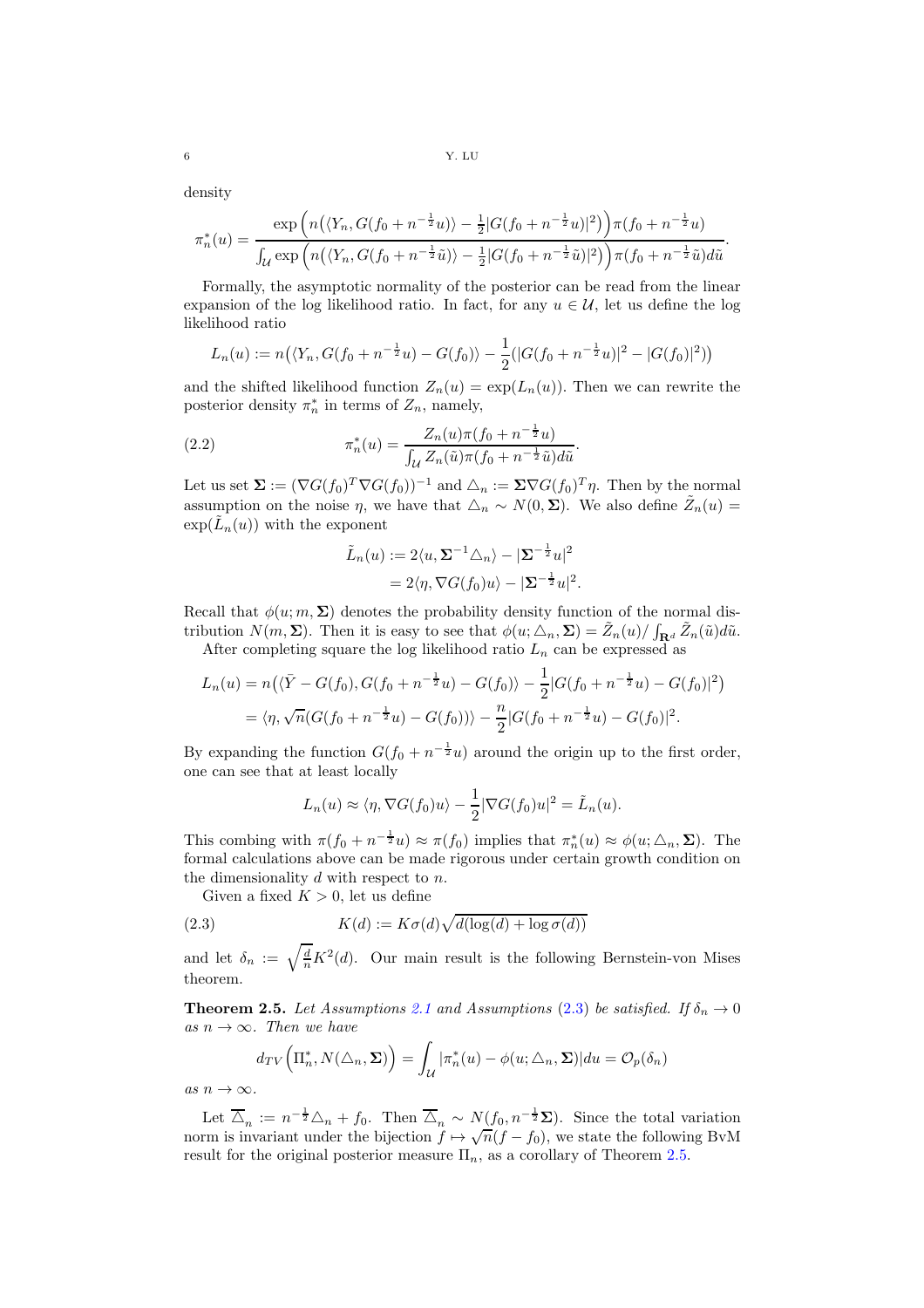<span id="page-6-0"></span>Corollary 2.6. Under the same assumption as in Theorem [2.5,](#page-5-0) we have

$$
d_{TV}\Big(\Pi_n, N(\overline{\Delta}_n, n^{-1}\Sigma)\Big) = \int_{\mathcal{F}} |\pi_n(f) - \phi(f; \overline{\Delta}_n, n^{-1}\Sigma)| df = \mathcal{O}_p(\delta_n)
$$

as  $n \to \infty$ .

Remark 2.7. As an important consequence of Corollary [2.6,](#page-6-0) the Bayesian credible set is asymptotically identical to the standard frequent conference interval. To be more precise, given a credible level  $\alpha \in (0,1)$ , let  $C_{n,\alpha}$  be the credible set such that  $\Pi_n(C_{n,\alpha}) = 1 - \alpha$ . If  $\delta_n \to 0$  as  $n \to \infty$ , then it follows from Corollary [2.6](#page-6-0) and the fact that  $\Delta_n = \mathcal{O}_p(\sqrt{d\|\Sigma\|}) = o(n^{\frac{1}{2}})$  that

$$
P_{f_0}^n(f_0 \in C_{n,\alpha}) \to 1 - \alpha.
$$

Remark 2.8. It is worth to make a comment on the growth requirement on the dimension d, that is,  $\delta_n = \sqrt{d/n}K^2(d) \to 0$ . In fact, this condition essentially agrees with the conditions proposed by Ghosal [\[22,](#page-14-18) [23\]](#page-14-19) for proving the BvM results for linear regression models (see Assumption (A4) in [\[22\]](#page-14-18)) and exponential families (see Condition  $(R)$  in  $[23]$ ). The only difference is that his conditions were expressed in terms of the norm of the Fisher information matrix and our condition is written in terms of  $\sigma(d)$ . Recently, Belloni and Chernozhukov [\[6\]](#page-13-9) relaxed Ghosal's growth requirement for exponential families by removing the logarithm factors and obtained that the BvM theorem holds when  $d^3/n \to 0$ . It has been shown in [\[33\]](#page-14-17) that this growth is indeed sharp for a specific i.i.d smooth statistical model. This suggests that the sharp growth condition for the BvM for Bayesian inverse p roblems might be  $\sqrt{\frac{d^3}{n}}\sigma(d)^2 \to 0$ , however we are unable to justify this yet. This is to be investigated in future work.

### 3. Proof of the Main Result

3.1. Lemmas. The proof of Theorem [2.5](#page-5-0) follows directly from a series of preliminary lemmas as we establish now. The first lemma in the following gives an estimate for the tail probability of the normal distribution  $N(\Delta_n, \Sigma)$ .

<span id="page-6-1"></span>**Lemma 3.1.** Given any  $c > 0$ , there exists  $K > 0$  such that, with probability tending to one,

$$
\int_{|u|\geq K\sigma(d)\sqrt{d}} \phi(u;\triangle_n,\Sigma) du \leq e^{-cd}.
$$

*Proof.* First notice that  $\Delta_n \sim N(0, \Sigma)$ . Then by the definition of  $\Sigma$  and Assump-tion [2.1](#page-3-3) (A1), we can obtain from Chebyshev's inequality that  $|\Delta_n| = \mathcal{O}_p(\sqrt{|\mathbf{\Sigma}|d}) =$  $\mathcal{O}_p(\sigma(d)\sqrt{d})$ . Therefore with probability tending to one, the following holds when  $K$  is sufficiently large:

$$
\int_{|u| \ge K\sigma(d)\sqrt{d}} \phi(u;\Delta_n, \Sigma) du \le \int_{|u| \ge K\sigma(d)\sqrt{d}} \phi(u; 0, \Sigma) du
$$
  
= 
$$
\int_{|u| \ge K\sqrt{d}} \phi(u; 0, \mathbf{I}_d) du
$$
  
\$\le e^{-cd}\$.

Note that the last inequality follows from the classical tail inequality of standard normal distribution.

The next lemma states that the tail probability of the posterior distribution outside some large ball is negligible.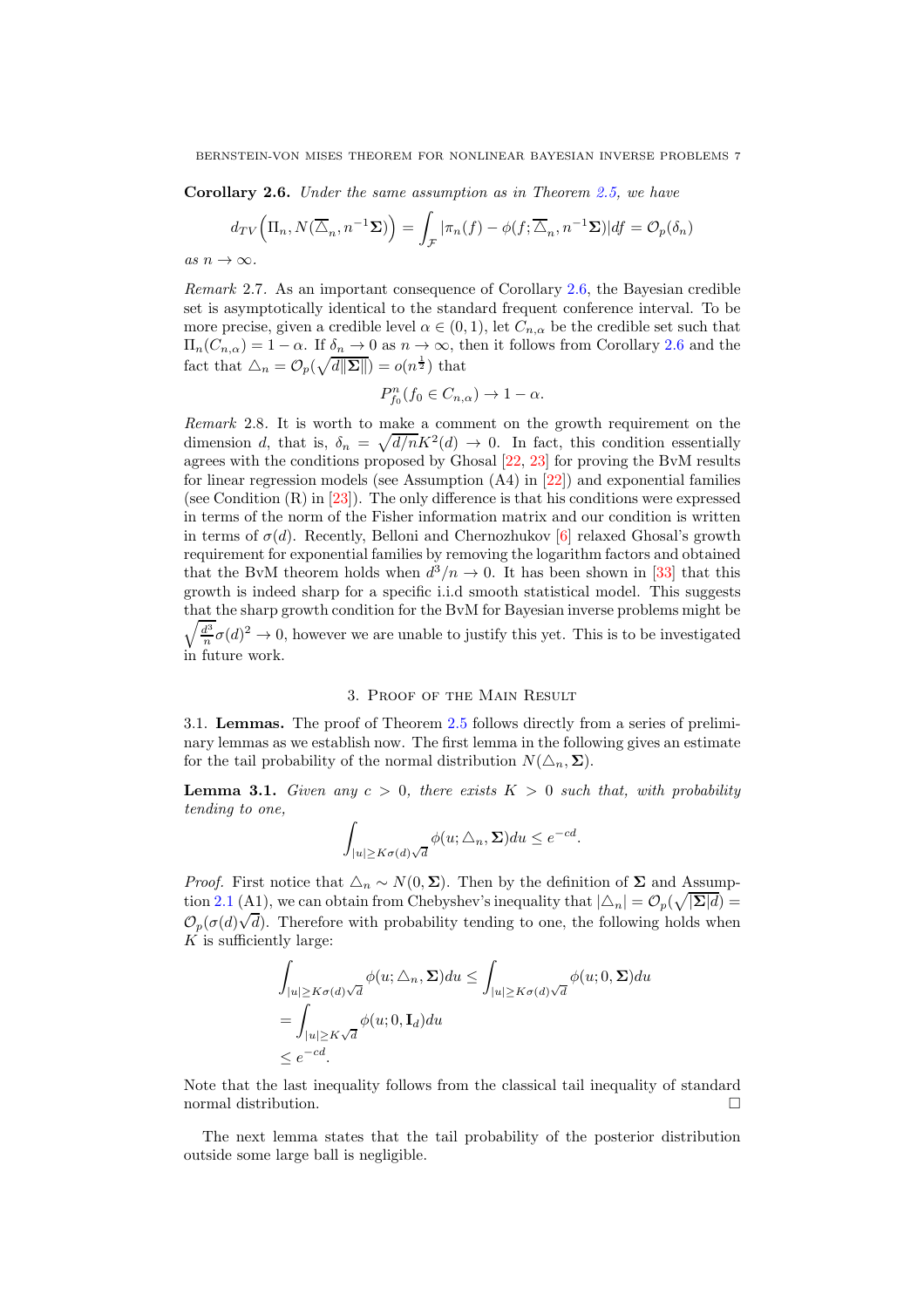<span id="page-7-2"></span>**Lemma 3.2.** Let  $B_K$  be a centred ball of radius  $K(d) = K\sigma(d)\sqrt{d(\log(d) + \log \sigma(d))}$ . Let  $|\eta| \leq \tilde{C}\sqrt{d}$ . Then there exists K sufficiently large such that when n is large,

$$
\int_{B_K^c \cap \mathcal{U}} \pi_n^*(u) du \le \exp\Big(-d\big(\log(d) + \log \sigma(d)\big)\Big).
$$

*Proof.* From the definition of  $\pi_n^*$  in [\(2.2\)](#page-5-1) and Assumption [2.3](#page-4-0) (ii), it suffices to show that

$$
\Big(\int_{\mathcal{U}}Z_n(\tilde{u})d\tilde{u}\Big)^{-1}\int_{B_K^c\cap\mathcal{U}}Z_n(u)du\leq \exp\Big(-d\big(\log(d)+\log\sigma(d)\big)\Big).
$$

For doing so, we first prove an upper bound for the integral of  $Z_n$  over  $B_K^c \cap \mathcal{U}$ . Recall that  $Z_n(u) = \exp(L_n(u))$  and that

$$
L_n(u) = \langle \eta, T_n(u) \rangle - \frac{1}{2} |T_n(u)|^2
$$

where  $T_n(u) = \sqrt{n}(G(f_0 + n^{-\frac{1}{2}}u) - G(f_0))$ . According to Assumption [2.1](#page-3-3) (A1),  $|T_n(u)| \geq C\sigma(d)^{-1}|u| \geq C\sigma(d)^{-1}K(d)$  when  $u \in B_K^c \cap U$ . From the assumption that  $\eta \leq \tilde{C}(\sqrt{d})$  and the definition of  $K(d)$ , we can choose K to be sufficiently large so that  $|\eta| \leq \frac{1}{2}|T_n(u)|$ . With such K being fixed, we have that

<span id="page-7-1"></span>
$$
\int_{B_K^c \cap \mathcal{U}} Z_n(u) du \le \int_{B_K^c \cap \mathcal{U}} \exp\left(\langle \eta, T_n(u) \rangle - \frac{1}{2} |T_n(u)|^2\right) du
$$
  
\n
$$
\le \int_{B_K^c \cap \mathcal{U}} \exp\left(-\frac{1}{4} |T_n(u)|^2\right) du
$$
  
\n
$$
\le \int_{B_K^c \cap \mathcal{U}} \exp\left(-\frac{1}{4C\sigma(d)^2} |u|^2\right) du
$$
  
\n
$$
\le C \exp\left(-\frac{K^2(d)}{\sigma^2(d)}\right) \times (\sigma(d))^d
$$
  
\n
$$
= C \exp\left(-\frac{K^2(d)}{\sigma^2(d)} + d \log \sigma(d)\right).
$$

Next, we seek an lower bound for the integral  $\int_{\mathcal{U}} Z_n(\tilde{u}) d\tilde{u}$ . In fact,

$$
\int_{\mathcal{U}} Z_n(\tilde{u}) d\tilde{u} \ge \int_{\{\tilde{u} \in \mathcal{U}: |\tilde{u}| \le 1\}} \exp\left(\langle \eta, T(\tilde{u}) \rangle - \frac{1}{2} |T(\tilde{u})|^2\right) d\tilde{u}
$$

$$
\ge \int_{\{\tilde{u} \in \mathcal{U}: |\tilde{u}| \le 1\}} \exp\left(-|\eta| |T(\tilde{u})| - \frac{1}{2} |T(\tilde{u})|^2\right) d\tilde{u}.
$$

Assumption [2.1](#page-3-3) (A2) yields that  $|T(\tilde{u})| \leq C$  when  $|\tilde{u}| \leq 1$ . Moreover, from the definition of  $U$ , the unit ball in contained in  $U$  when n is sufficiently large. As a consequence, when  $n$  is large,

<span id="page-7-0"></span>(3.2) 
$$
\int_{\mathcal{U}} Z_n(\tilde{u}) d\tilde{u} \ge \exp\left(-\tilde{C}\sqrt{d}C - \frac{1}{2}C^2\right) \text{Vol}(\{\tilde{u} \in \mathcal{U} : |\tilde{u}| \le 1\})
$$

$$
\ge \exp\left(-\tilde{C}\sqrt{d}C - \frac{1}{2}C^2\right) \text{Vol}(d)
$$

The volume of a d-dimensional unit ball is

$$
Vol(d) = \frac{\pi^{d/2}}{\Gamma(d/2 + 1)}
$$

and from Stirling's formula for the Gamma function we know that when  $d \gg 1$ 

$$
Vol(d) \sim \left(\frac{2\pi e}{d}\right)^{d/2}.
$$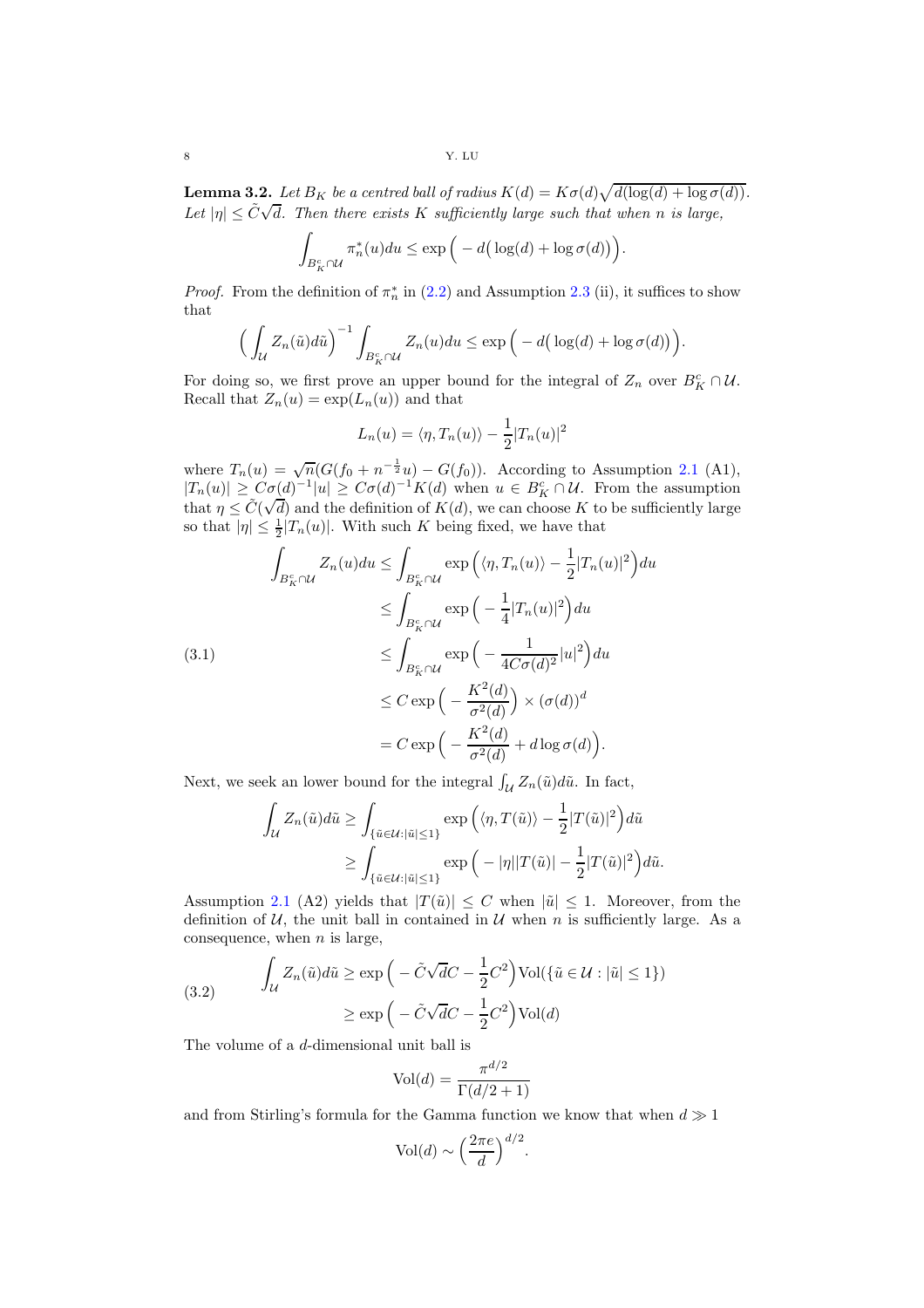Combining this with [\(3.2\)](#page-7-0) and relabelling the constants  $C$  and  $\tilde{C}$  yields

$$
\int_{\mathcal{U}} Z_n(\tilde{u}) d\tilde{u} \ge C \exp(-\tilde{C}(\sqrt{d} + d \log d)).
$$

Finally, the lemma follows from the above lower bound and the upper bound [\(3.1\)](#page-7-1).  $\Box$ 

The following posterior contraction result is a direct consequence of Lemma [3.2.](#page-7-2)

**Corollary 3.3.** Let  $K(d)$  be defined as in Lemma [3.2.](#page-7-2) Assume that  $\varepsilon_n := n^{-\frac{1}{2}}K(d) \rightarrow$ 0 as  $n \to \infty$ . Then with probability tending to one, the original posterior measure of f contracts around the truth  $f_0$  with rate  $\varepsilon_n$ , i.e. for any  $M_n \to \infty$ ,

$$
\Pi_n\Big(\{f:|f-f_0|\geq M_n\varepsilon_n\}\Big)\to 0
$$

as  $n \to \infty$ .

<span id="page-8-2"></span>**Lemma 3.4.** Let  $B_K$  be a centred ball of radius  $K(d)$ . Let  $|\eta| \leq \tilde{C}\sqrt{d}$ . If  $\delta_n =$  $\sqrt{\frac{d}{n}}K^2(d) \to 0$  when  $n \to \infty$ , then

<span id="page-8-0"></span>(3.3) 
$$
\left(\int_{\mathcal{U}} \tilde{Z}_n(u) du\right)^{-1} \int_{B_K \cap \mathcal{U}} \left|Z_n(u) - \tilde{Z}_n(u)\right| = \mathcal{O}(\delta_n).
$$

*Proof.* From the definition of  $Z_n$  and  $\tilde{Z}_n$ , and by Assumption [2.1](#page-3-3) (A3), we have for  $u \in B_K \cap \mathcal{U},$ 

$$
\left| \log Z_n(u) - \log \tilde{Z}_n(u) \right| = \left| \langle \eta, \sqrt{n} \left( G(f_0 + n^{-\frac{1}{2}} u) - G(f_0) - n^{-\frac{1}{2}} \nabla G(f_0) u \right) \rangle \right|
$$
  
- 
$$
\left( n \left| G(f_0 + n^{-\frac{1}{2}} u) - G(f_0) \right|^2 - \left| \nabla G(f_0) u \right|^2 \right) \right|
$$
  

$$
\leq C \left( n^{-\frac{1}{2}} |\eta| |u|^2 + n^{-1} |u|^4 \right)
$$
  

$$
\leq C \left( n^{-\frac{1}{2}} |\eta| K^2(d) + n^{-1} K^4(d) \right)
$$
  

$$
\leq C \delta_n.
$$

It follows that  $Z_n(u) \leq \tilde{Z}_n(u) + e^{\delta_n}$ . An application of the elementary inequality  $|e^a - e^b| \le |a - b| \max(e^a, e^b)$  gives

$$
\left(\int_{\mathcal{U}} \tilde{Z}_n(u) du\right)^{-1} \int_{B_K \cap \mathcal{U}} \left|Z_n(u) - \tilde{Z}_n(u)\right| \leq C \delta_n e^{\delta_n} \left(\int_{\mathcal{U}} \tilde{Z}_n(u) du\right)^{-1} \int_{B_K \cap \mathcal{U}} \tilde{Z}_n(u) du
$$
  

$$
\leq C \delta_n e^{\delta_n}.
$$

This proves  $(3.3)$ .

 $\Box$ 

Finally, we recall the following useful lemma from [\[22\]](#page-14-18).

<span id="page-8-1"></span>**Lemma 3.5.** Let  $f, g$  be two non-negative integrable function not identically zero on a measurable space S and let  $F \subset S$ . Then

$$
\int_{F} \left| \frac{f}{\int f} - \frac{g}{\int g} \right| \le \frac{\int_{F^c} f}{\int f} + \frac{\int_{F^c} g}{\int g} + 3\Big(\int g\Big)^{-1} \int_F \left|f - g\right|.
$$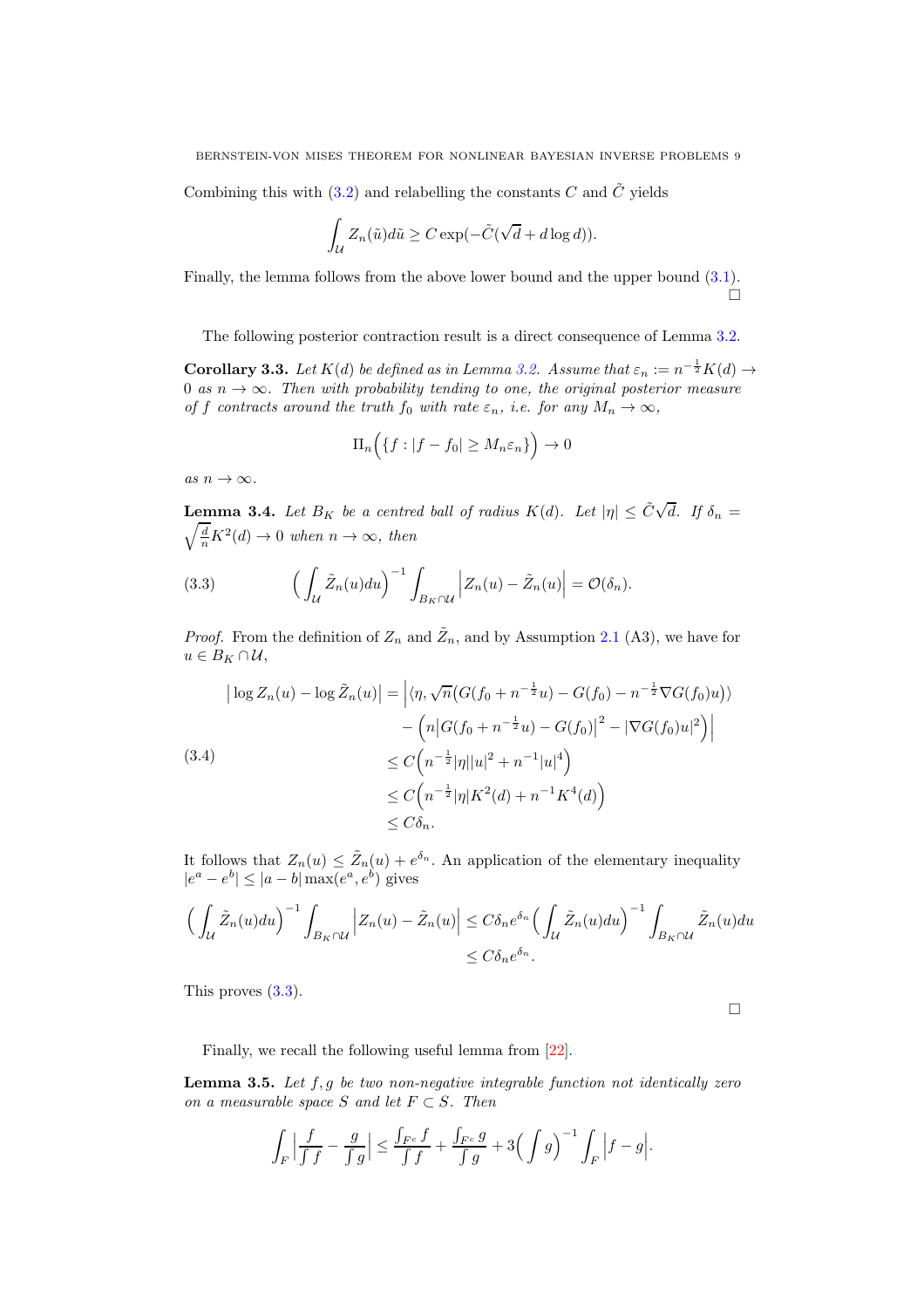# <span id="page-9-0"></span>3.2. Proof of Theorem [2.5.](#page-5-0)

*Proof.* Recall the definition of the ball  $B_K = \{u : |u| \leq K(d)\}\$  with  $K(d)$  defined as [\(2.3\)](#page-5-2). Then by the triangle inequality,

$$
\int_{\mathcal{U}} |\pi_n^*(u) - \phi(u; \triangle_n, \Sigma)| du \le \int_{B_K \cap \mathcal{U}} \left| \frac{Z_n(u)\pi(f_0 + n^{-\frac{1}{2}}u)}{\int_{\mathcal{U}} Z_n(u)\pi(f_0 + n^{-\frac{1}{2}}u) du} - \frac{\tilde{Z}_n(u)\pi(f_0)}{\int_{\mathbf{R}^d} \tilde{Z}_n(\tilde{u}) d\tilde{u}} \right| du
$$
  
+ 
$$
\int_{B_K^c \cap \mathcal{U}} \pi_n^*(u) du + \int_{B_K^c \cap \mathcal{U}} \phi(u; \triangle_n, \Sigma) du
$$

According to Lemma [3.5,](#page-8-1) the first term on the right side of above equation can be bounded from above by

$$
\int_{B_K^c \cap \mathcal{U}} \pi_n^*(u) du + \int_{B_K^c \cap \mathcal{U}} \phi(u; \triangle_n, \Sigma) du
$$
  
+ 
$$
3 \Big( \int_{\mathbf{R}^d} \tilde{Z}_n(\tilde{u}) d\tilde{u} \Big)^{-1} \int_{B_K \cap \mathcal{U}} \Big| Z_n(u) \pi(f_0 + n^{-\frac{1}{2}} u) - \tilde{Z}_n(u) \pi(f_0) \Big| du.
$$

In addition, thanks to the fact that  $\eta = \mathcal{O}_p(\sqrt{d})$ , the first two terms above can be made sufficiently small with high probability by Lemma [3.2](#page-7-2) and Lemma [3.1](#page-6-1) respectively. Hence the theorem is proved if we can show that the last term above is small with high probability when  $n \to \infty$ . In fact, the last term can be bounded from above as

<span id="page-9-1"></span>
$$
\begin{split} \left(\int_{\mathbf{R}^d} \tilde{Z}_n(\tilde{u}) d\tilde{u}\right)^{-1} \int_{B_K \cap \mathcal{U}} \left|Z_n(u)\pi(f_0 + n^{-\frac{1}{2}}u) - \tilde{Z}_n(u)\pi(f_0)\right| du \\ \leq \sup_{u \in B_K \cap \mathcal{U}} \left| \frac{\pi(f_0 + n^{-\frac{1}{2}}u)}{\pi(f_0)} - 1 \right| \left(\int_{\mathcal{U}} \tilde{Z}_n(u) du\right)^{-1} \int_{B_K \cap \mathcal{U}} Z_n(u) du \\ + \left(\int_{\mathcal{U}} \tilde{Z}_n(u) du\right)^{-1} \int_{B_K \cap \mathcal{U}} \left|Z_n(u) - \tilde{Z}_n(u)\right| du. \end{split}
$$

By Assumption [2.3](#page-4-0) (iii), when  $n$  is sufficiently large,

$$
(3.6) \quad \sup_{u \in B_K \cap \mathcal{U}} \left| \frac{\pi (f_0 + n^{-\frac{1}{2}} u)}{\pi (f_0)} - 1 \right| \leq \sup_{u \in B_K \cap \mathcal{U}} 2|\log(\pi (f_0 + n^{-\frac{1}{2}} u)) - \log(\pi (f_0))|
$$
  

$$
\leq C n^{-1/2} \sqrt{d}K(d) \leq C \delta_n.
$$

According to Lemma [3.4,](#page-8-2) with high probability,

(3.7) 
$$
\left(\int_{\mathcal{U}} \tilde{Z}_n(u) du\right)^{-1} \int_{B_K \cap \mathcal{U}} \left|Z_n(u) - \tilde{Z}_n(u)\right| = \mathcal{O}(\delta_n).
$$

This in particular implies that

<span id="page-9-2"></span>(3.8) 
$$
\left(\int_{\mathcal{U}} \tilde{Z}_n(u) du\right)^{-1} \int_{B_K \cap \mathcal{U}} Z_n(u) du \leq 1 + o(1).
$$

holds with high probability. Therefore the theorem follows from  $(3.5)-(3.8)$  $(3.5)-(3.8)$ .

 $\Box$ 

Remark 3.6. Using the same arguments as in the proof above, one can prove that any finite moment of the posterior distribution is close to the corresponding moment of the asymptotic normal distribution provided that the dimension  $d$ grows much slower than the growth rate described as in Theorem [2.5.](#page-5-0) Indeed, if  $\tilde{\delta}_n := \sqrt{\frac{d}{n}} K(d)^{2+\alpha} \to 0$  as  $n \to \infty$ , then it holds that

$$
\int_{\mathcal{F}} |f - f_0|^{\alpha} |\pi_n(f) - \phi(f; \overline{\Delta}_n, n^{-1} \Sigma)| df = \mathcal{O}_p(\tilde{\delta}_n).
$$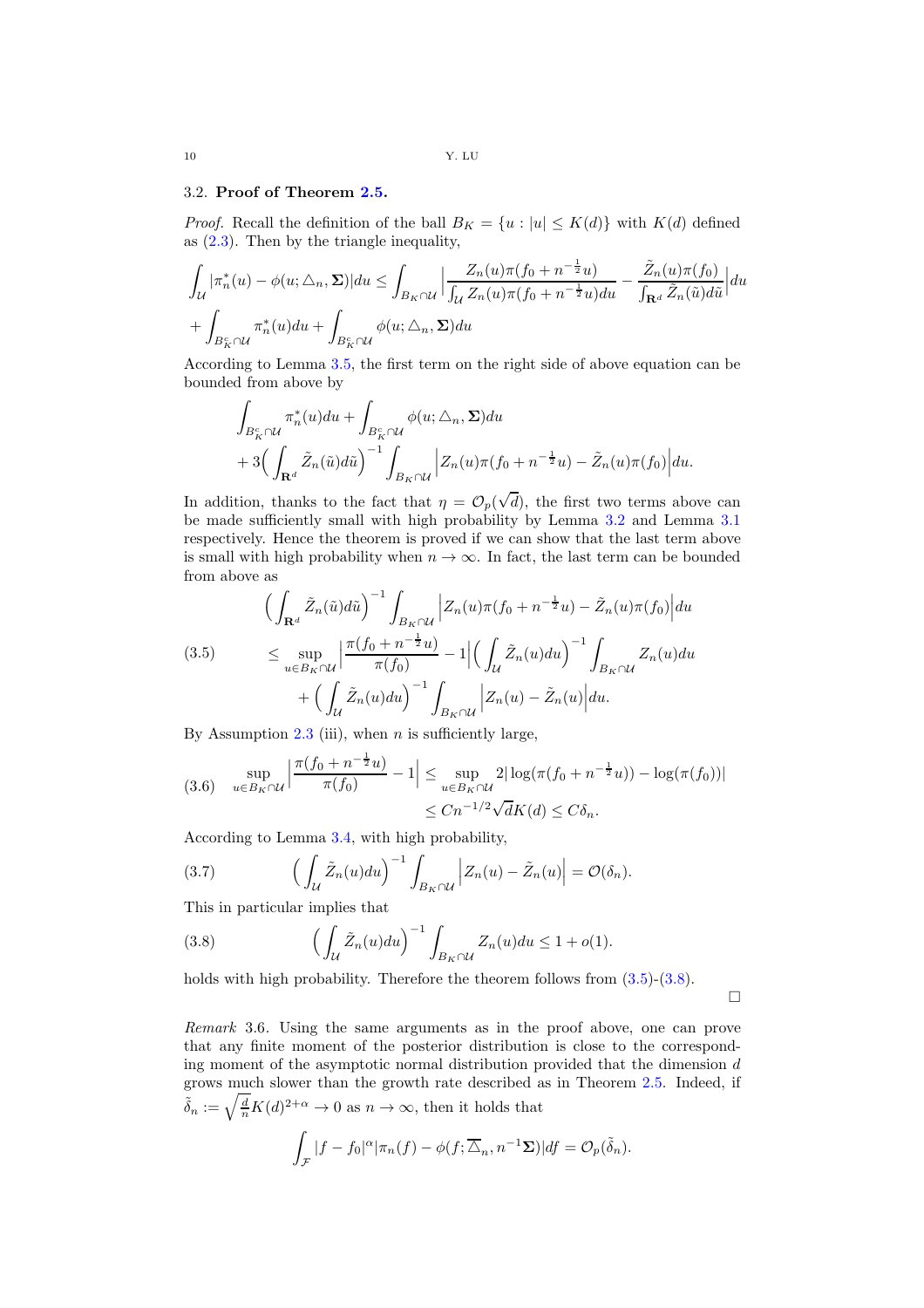In particular, by setting  $\alpha = 1$ , we see that if  $\sqrt{\frac{d}{n}}K(d)^3 \to 0$ , then we obtain the consistency of the posterior mean.

# <span id="page-10-1"></span>4. Application in an Inverse Medium Problem

<span id="page-10-0"></span>4.1. **Forward Model.** Let  $\Omega = [0, 1]^2 \subset \mathbb{R}^2$ . Given two functions  $f \in C(\overline{\Omega})$  and  $g \in C(\partial\Omega)$ , consider the following Dirichlet problem for the elliptic equation on  $\Omega$ 

(4.1) 
$$
-\Delta u + qu = f \qquad \text{on } \Omega,
$$

$$
u = g \qquad \text{on } \partial\Omega.
$$

Here we assume that  $q \in \mathcal{A}$  where

$$
\mathcal{A} := \{ q \in C(\overline{\Omega}) : 0 \le q_{\min} \le q(x) \le q_{\max} < \infty, \quad x \in \Omega \}.
$$

We also assume that f and g are strictly positive on  $\Omega$  and  $\partial\Omega$  respectively. With these assumptions, there exists a unique positive solution  $u_q \in C^2(\Omega) \cap C(\overline{\Omega})$  to problem [\(4.1\)](#page-10-1). The corresponding inverse problem of interest is the following: Given the solution u on  $\Omega$ , find the coefficient q on  $\Omega$ . The problem [\(4.1\)](#page-10-1) appears as a model problem for Photo-Acoustic Tomography [\[4\]](#page-13-10) and other multiwave imaging modalities [\[3\]](#page-13-11). The uniqueness of the inverse problem has been proved in [\[29\]](#page-14-24) (see also [\[5\]](#page-13-12)).

In practice, the solution can only be measured on a finite set of discrete points. Then the corresponding (finite dimensional) inverse problem is of particular interest to us, that is, to recover the pointwise values of the coefficient at the same observation points. To make this more precise, let us consider the following finite difference approximation to the problem [\(4.1\)](#page-10-1):

<span id="page-10-2"></span>
$$
(4.2) \quad\n\begin{cases}\n-\frac{u_{i-1,j} + u_{i+1,j} - 4u_{i,j} + u_{i,j-1} + u_{i,j+1}}{h^2} + q_{i,j}u_{i,j} = f_{i,j}, & \forall i, j = 1, \cdots, N-1 \\
u_{i,0} = g_{i,0}, u_{i,N} = g_{i,N}, u_{0,j} = g_{0,j}, u_{N,j} = g_{N,j}, & \forall i, j = 0, \cdots, N.\n\end{cases}
$$

Here  $f_{i,j} = f(x_i, y_j), q_{i,j} = q(x_i, y_j), g_{i,j} = g(x_i, y_j), i, j = 0, \dots, N$  where  $(x_i, y_j) =$  $(ih, jh)$  with the uniform measure size  $h = 1/N$ . The solution  $u_{i,j}$  of the finite difference equations provides an approximation to  $u(x_i, y_j)$ . We refer the interested reader to [\[24\]](#page-14-25) for the convergence analysis of finite difference schemes for PDEs.

It is more convenient to write the finite difference equation in a matrix form. For doing so, let I be a  $(N-1)$ -dimensional identity matrix and define the  $(N (1)^2 \times (N-1)^2$  tridiagonal block matrix **A** and the  $(N-1) \times (N-1)$  tridiagonal matrix B by

$$
\mathbf{A} = \begin{bmatrix} \mathbf{B} & -\mathbf{I} & & & \\ -\mathbf{I} & \mathbf{B} & -\mathbf{I} & & \\ & \ddots & \ddots & & \\ & & -\mathbf{I} & \mathbf{B} & -\mathbf{I} \\ & & & -\mathbf{I} & \mathbf{B} \end{bmatrix}, \quad \mathbf{B} = \begin{bmatrix} 4 & -1 & & & \\ -1 & 4 & -1 & & \\ & \ddots & \ddots & & \\ & & -1 & 4 & -1 \\ & & & -1 & 4 \end{bmatrix}.
$$

We build the solution vector  $U$ , the vector of the right hand side  $F$  and the vector of the boundary data G in the natural row-wise ordering, i.e.

$$
\mathbf{u} = [u_{1,1} \cdots u_{N-1,1} | u_{1,2} \cdots u_{N-1,2} | \cdots u_{1,N-1} \cdots u_{N-1,N-1}],
$$
  
\n
$$
\mathbf{f} = [f_{1,1} \cdots f_{N-1,1} | f_{1,2} \cdots f_{N-1,2} | \cdots f_{1,N-1} \cdots f_{N-1,N-1}],
$$
  
\n
$$
\mathbf{g} = [g_{0,1} + g_{1,0} g_{0,2} \cdots g_{0,N-2} g_{0,N-1} + g_{1,N} | g_{2,0} \mathbf{0} g_{2,N} | \cdots
$$
  
\n
$$
\cdots | g_{N-2,0} \mathbf{0} g_{N-2,N} | g_{N-1,0} + g_{N,1} g_{N,2} \cdots g_{N,N-2} g_{N,N-1} + g_{N-1,N}].
$$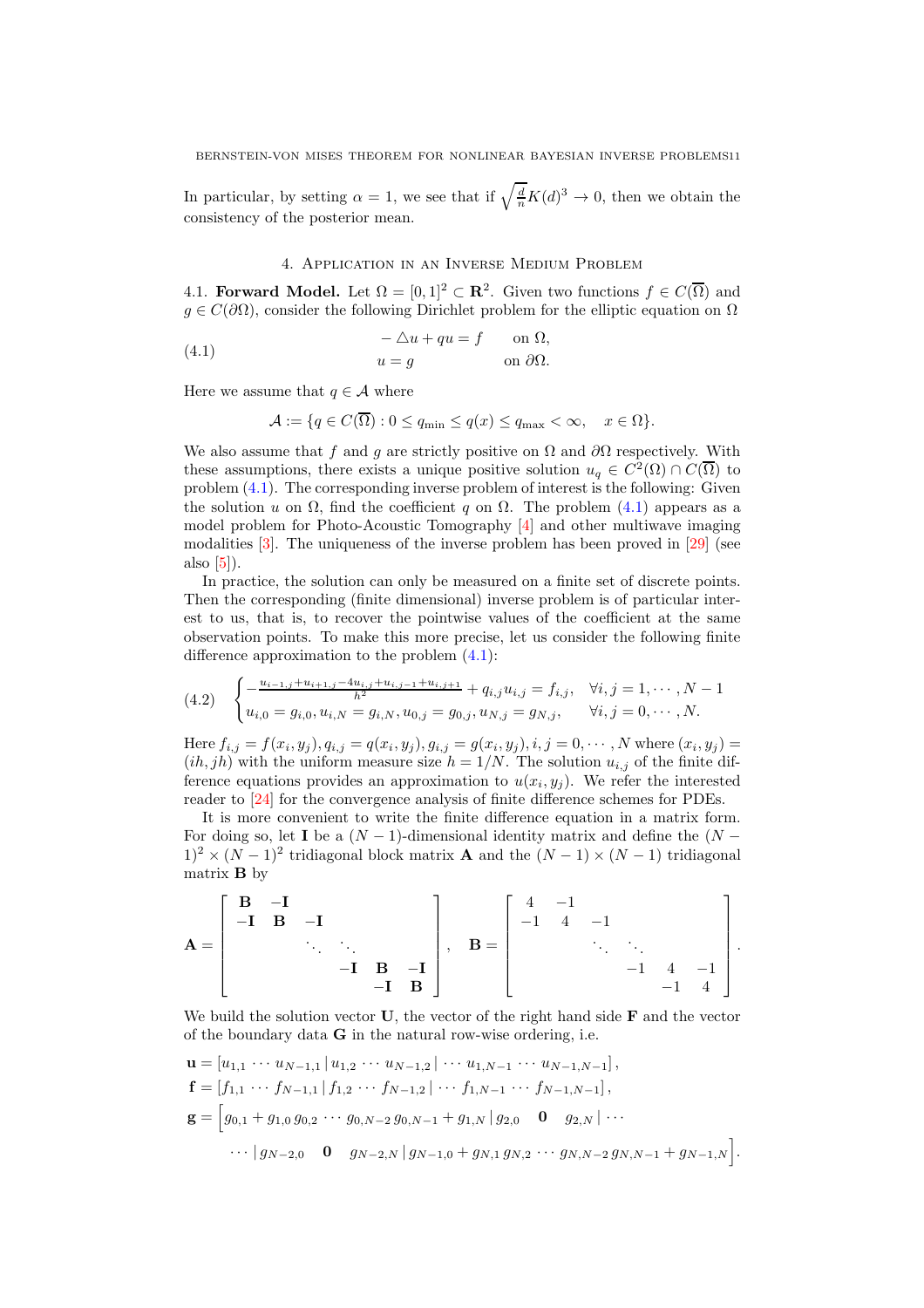12 Y. LU

Let Q be a  $(N-1)^2 \times (N-1)^2$  diagonal matrix with diagonal entries made from  $\mathbf{q} := \{q_{i,j}\}_{i,j=1}^{N-1}$  in the natural row-wise ordering. With these notations at hand, the finite difference equation  $(4.2)$  can be expressed in a matrix form as

(4.3) 
$$
(h^{-2}\mathbf{A} + \mathbf{Q})\mathbf{u} = \mathbf{f} + h^{-2}\mathbf{g}.
$$

Since both  $A$  and  $Q$  are positive definite, there exists a unique solution  $u$  to the linear system [\(4.3\)](#page-11-0). Hence we can define the forward operator

<span id="page-11-0"></span>
$$
G: \mathbf{q} \in \mathcal{F} \to \mathbf{u} \in \mathbf{R}^d \qquad \mathbf{u} = G(\mathbf{q}) = (h^{-2}\mathbf{A} + \mathbf{Q})^{-1}(\mathbf{f} + h^{-2}\mathbf{g})
$$

where  $\mathcal{F} := [q_{\min}, q_{\max}]^d$  with  $d = (N-1)^2$ . Since **u** are all viewed as vectors, for convenience we will only use single-index notation  $\mathbf{u}_i, i = 1, \dots, d$  instead of  $u_{i,j}$ when referencing entries.

Thanks to the positivity assumption on  $f, g$ , it follows directly from the discrete maximum principle [\[15\]](#page-14-26) that there exists positive constants  $C_1 \leq C_2$ , depending only on  $f$  and  $q$  such that

<span id="page-11-4"></span>(4.4) 
$$
C_1 \leq \min_i \mathbf{u}_i \leq |\mathbf{u}|_{\infty} \leq C_2.
$$

As a consequence, it holds that  $|\mathbf{u}| \le C\sqrt{d}$  for some  $C > 0$ .

Given any fixed  $q \in \mathcal{F}$ , let  $u_q$  be the corresponding solution to [\(4.3\)](#page-11-0). Let  $U_q$ be the  $d \times d$  diagonal matrix with diagonal entries given by  $\mathbf{u}_{q}$ . The lemma below establishes the differentiability of  $G$  and computes explicitly its derivative matrix.

<span id="page-11-5"></span>**Lemma 4.1.** The forward map  $q \mapsto G(q)$  is differentiable at every in  $q \in \mathcal{F}$  and the derivative matrix  $\nabla G(\mathbf{q})$  is given by

(4.5) 
$$
\nabla G(\mathbf{q}) = -(h^{-2}\mathbf{A} + \mathbf{Q})^{-1}\mathbf{U}_{\mathbf{q}}.
$$

*Proof.* Let **p** be any vector in  $\mathbb{R}^d$  and let  $\varepsilon > 0$ . Let  $\mathbf{u}_{\varepsilon}$  be the solution to [\(4.3\)](#page-11-0) with **Q** replaced by the diagonal matrix  $\mathbf{Q}_{\varepsilon} := \text{diag}(\mathbf{q} + \varepsilon \mathbf{p})$ , i.e.

(4.6) 
$$
(h^{-2}\mathbf{A}+\mathbf{Q}_{\varepsilon})\mathbf{u}_{\varepsilon}=\mathbf{f}+h^{-2}\mathbf{g}.
$$

Then subtracting equation  $(4.6)$  by  $(4.3)$  leads to

<span id="page-11-2"></span><span id="page-11-1"></span>
$$
(h^{-2}\mathbf{A}+\mathbf{Q}_{\varepsilon})(\mathbf{u}_{\varepsilon}-\mathbf{u}_{\mathbf{q}})=-\varepsilon(\mathbf{Q}_{\varepsilon}-\mathbf{Q})\mathbf{u}_{\mathbf{q}}=-\varepsilon\mathbf{U}_{\mathbf{q}}\mathbf{p}.
$$

Dividing the above equation by  $\varepsilon$  and then letting limit  $\varepsilon \downarrow 0$ , we obtain that

$$
\nabla G(\mathbf{q})\mathbf{p} = \lim_{\varepsilon \downarrow 0} \frac{G(\mathbf{q} + \varepsilon \mathbf{p}) - G(\mathbf{q})}{\varepsilon}
$$
  
= 
$$
\lim_{\varepsilon \downarrow 0} \frac{\mathbf{u}_{\varepsilon} - \mathbf{u}_{\mathbf{q}}}{\varepsilon}
$$
  
= 
$$
-\lim_{\varepsilon \downarrow 0} (h^{-2}\mathbf{A} + \mathbf{Q}_{\varepsilon})^{-1} \mathbf{U}_{\mathbf{q}} \mathbf{p}
$$
  
= 
$$
-(h^{-2}\mathbf{A} + \mathbf{Q})^{-1} \mathbf{U}_{\mathbf{q}} \mathbf{p}.
$$

This proves  $(4.5)$  since **p** is arbitrary.

Notice from [\(4.5\)](#page-11-2) that the derivative matrix  $\nabla G(\mathbf{q})$  is symmetric. The next lemma collects some important properties of  $\nabla G$  in the domain  $\mathcal F$ , in correspondence to Assumption [2.1.](#page-3-3)

# <span id="page-11-6"></span>Lemma 4.2.

(i) The derivative matrix  $\nabla G(\mathbf{q})$  is invertible at any  $\mathbf{q} \in \mathcal{F}$ .

(ii) The following holds uniformly with respect to 
$$
\mathbf{q} \in \mathcal{F}
$$
:

<span id="page-11-3"></span>(4.7) 
$$
d^{-1} \lesssim \lambda_{\min}(\nabla G(\mathbf{q})) \leq \lambda_{\max}(\nabla G(\mathbf{q})) \lesssim 1.
$$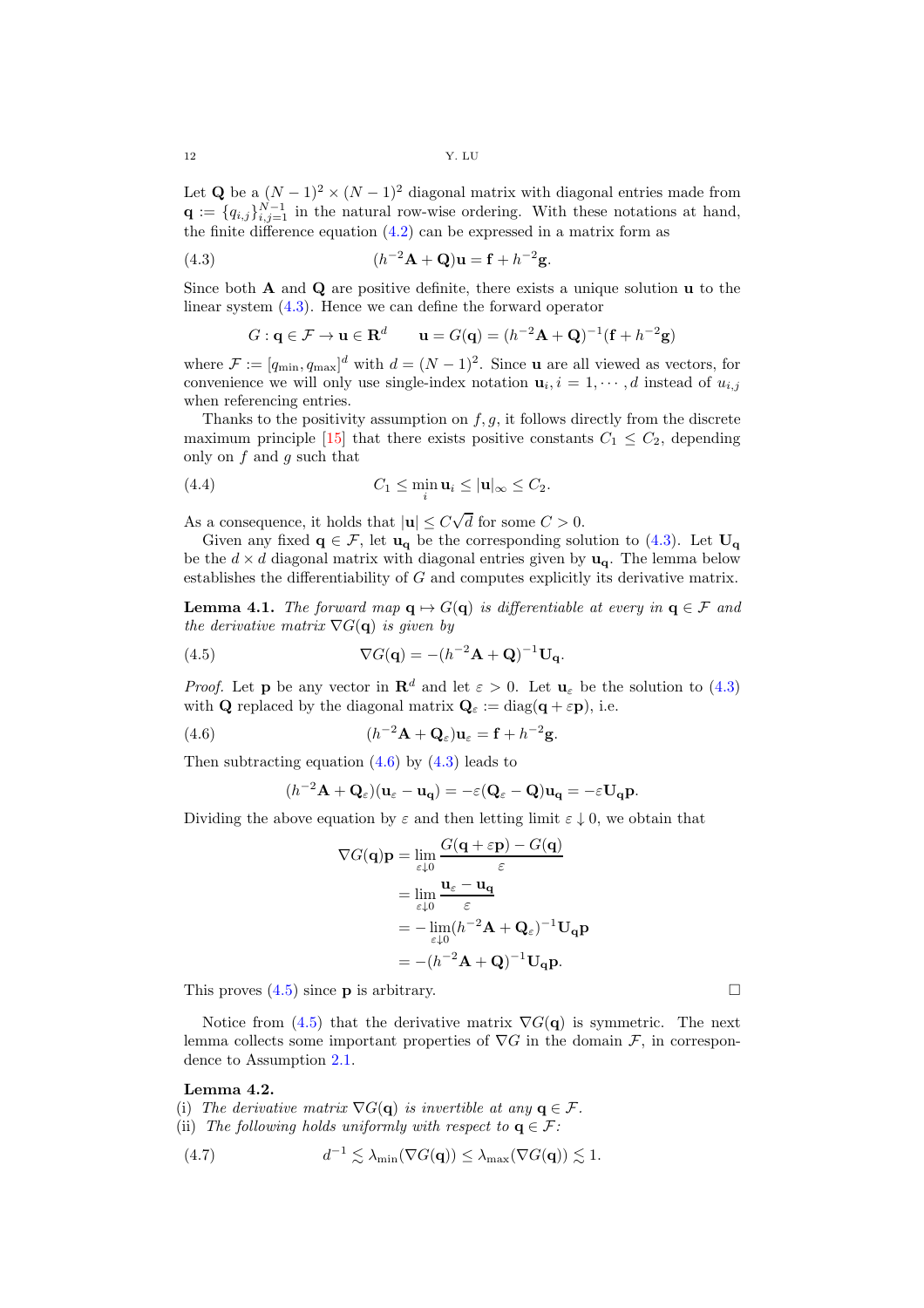(iii) The following estimates hold uniformly with respect to  $\mathbf{q}_1, \mathbf{q}_2 \in \mathcal{F}$ :

<span id="page-12-1"></span>(4.8) 
$$
|G(\mathbf{q}_1)-G(\mathbf{q}_2)| \lesssim |\mathbf{q}_1-\mathbf{q}_2| \lesssim d \times |G(\mathbf{q}_1)-G(\mathbf{q}_2)|.
$$

<span id="page-12-4"></span>(4.9) 
$$
|G(\mathbf{q}_1)-G(\mathbf{q}_2)-\nabla G(\mathbf{q}_2)(\mathbf{q}_1-\mathbf{q}_2)| \lesssim |\mathbf{q}_1-\mathbf{q}_2|^2.
$$

Proof.

(i) In view of the expression [\(4.5\)](#page-11-2), the invertibility of  $\nabla G$  follows directly from the positivity of  $U_q$ .

(ii) According to [\[39,](#page-14-27) Example 10.5.1], the eigenvalues of the matrix  $\bf{A}$  are

$$
\lambda_{i,j} = 2\Big(2 - \cos\big(\frac{i\pi}{N}\big) - \cos\big(\frac{j\pi}{N}\big)\Big), \quad i,j = 1,\cdots,N-1.
$$

Hence when  $N \gg 1$ , or equivalently when  $d = (N-1)^2 \gg 1$ , we have

(4.10) 
$$
\lambda_{\min}(\mathbf{A}) \sim \mathcal{O}(N^{-2}) \sim \mathcal{O}(d^{-1}) \text{ and } \lambda_{\max}(\mathbf{A}) = \mathcal{O}(1).
$$

Then it follows from the fact that all the eigenvalues of Q are positive and are of order one (since  $\mathbf{q} \in \mathcal{F}$ ) that

<span id="page-12-0"></span>(4.11) 
$$
d^{-1} \lesssim \lambda_{\min}((h^{-2}\mathbf{A}+\mathbf{Q})^{-1}) \leq \lambda_{\max}((h^{-2}\mathbf{A}+\mathbf{Q})^{-1}) \lesssim 1.
$$

Therefore  $(4.7)$  follows from  $(4.5)$ ,  $(4.11)$  and  $(4.4)$ .

(iii) Let  $\mathbf{u}_{\mathbf{q}}^1$  and  $\mathbf{u}_{\mathbf{q}}^2$  be the corresponding solutions to equation [\(4.3\)](#page-11-0) with  $\mathbf{q}_1$  and  $\mathbf{q}_2$ respectively. Similarly, we can define matrices  $\mathbf{Q}_i$  and  $\mathbf{U}_\mathbf{q}^i$ ,  $i = 1, 2$ . Then by using the same arguments as in the proof of Lemma [4.1,](#page-11-5) one can obtain that

(4.12) 
$$
(h^{-2}\mathbf{A} + \mathbf{Q}_1)(\mathbf{u}_\mathbf{q}^1 - \mathbf{u}_\mathbf{q}^2) = -\mathbf{U}_\mathbf{q}^2(\mathbf{q}_1 - \mathbf{q}_2).
$$

which in turn gives

<span id="page-12-3"></span><span id="page-12-2"></span>
$$
\mathbf{q}_1 - \mathbf{q}_2 = -(\mathbf{U}_\mathbf{q}^2)^{-1} (h^{-2}\mathbf{A} + \mathbf{Q}_1)(G(\mathbf{q}_1) - G(\mathbf{q}_2)).
$$

The above equation combining with the bounds in  $(4.11)$  proves  $(4.8)$ . Furthermore, let  $\mathbf{v}_{q} := \nabla G(\mathbf{q}_{2})(\mathbf{q}_{1} - \mathbf{q}_{2})$ . Then according to Lemma [\(4.1\)](#page-11-5), we have that

(4.13) 
$$
(h^{-2}\mathbf{A} + \mathbf{Q}_2)\mathbf{v}_\mathbf{q} = -\mathbf{U}_\mathbf{q}^2(\mathbf{q}_1 - \mathbf{q}_2).
$$

By subtracting equation  $(4.12)$  with equation  $(4.13)$ , one sees that

$$
(h^{-2}\mathbf{A}+\mathbf{Q}_1)(\mathbf{u}_\mathbf{q}^1-\mathbf{u}_\mathbf{q}^2-\mathbf{v}_\mathbf{q})=-(\mathbf{Q}_1-\mathbf{Q}_2)\mathbf{v}_\mathbf{q}
$$
  
= $(\mathbf{q}_1-\mathbf{q}_2)^T\nabla G(\mathbf{q}_2)(\mathbf{q}_1-\mathbf{q}_2).$ 

Then  $(4.9)$  follows from above equation and eigenvalue estimates  $(4.7)$  and  $(4.11)$ .  $\Box$ 

4.2. Bayesian Inverse Problem. We are interested in estimating the medium parameter **q** on the uniform grid, given the noisy measurements  $\mathbf{Y}_n \in \mathbb{R}^d$ , where

$$
\mathbf{Y}_n = G(\mathbf{q}) + \frac{1}{\sqrt{n}}\eta
$$

with  $\eta \sim N(0, I_d)$ . To adopt a Bayesian approach to the inverse problem, we put a product prior  $\Pi$  on  $q$  with Lebesgue density

$$
\Pi(\mathbf{q}) = \Pi_{i=1}^d \pi_i(\mathbf{q}_i).
$$

We assume that the priors on the individual components  $\pi_i$  satisfy the following.

<span id="page-12-5"></span>Assumptions 4.3.

(i) For each  $i = 1, 2 \cdots, d, \pi_i$  is supported in  $[q_{\min}, q_{\max}]$ .

(ii) There exists  $C > 0$  such that for any  $q_1, q_2 \in [q_{\min}, q_{\max}]$ ,

$$
|\log(\pi_i)(q_1) - \log(\pi_i)(q_2)| \leq C
$$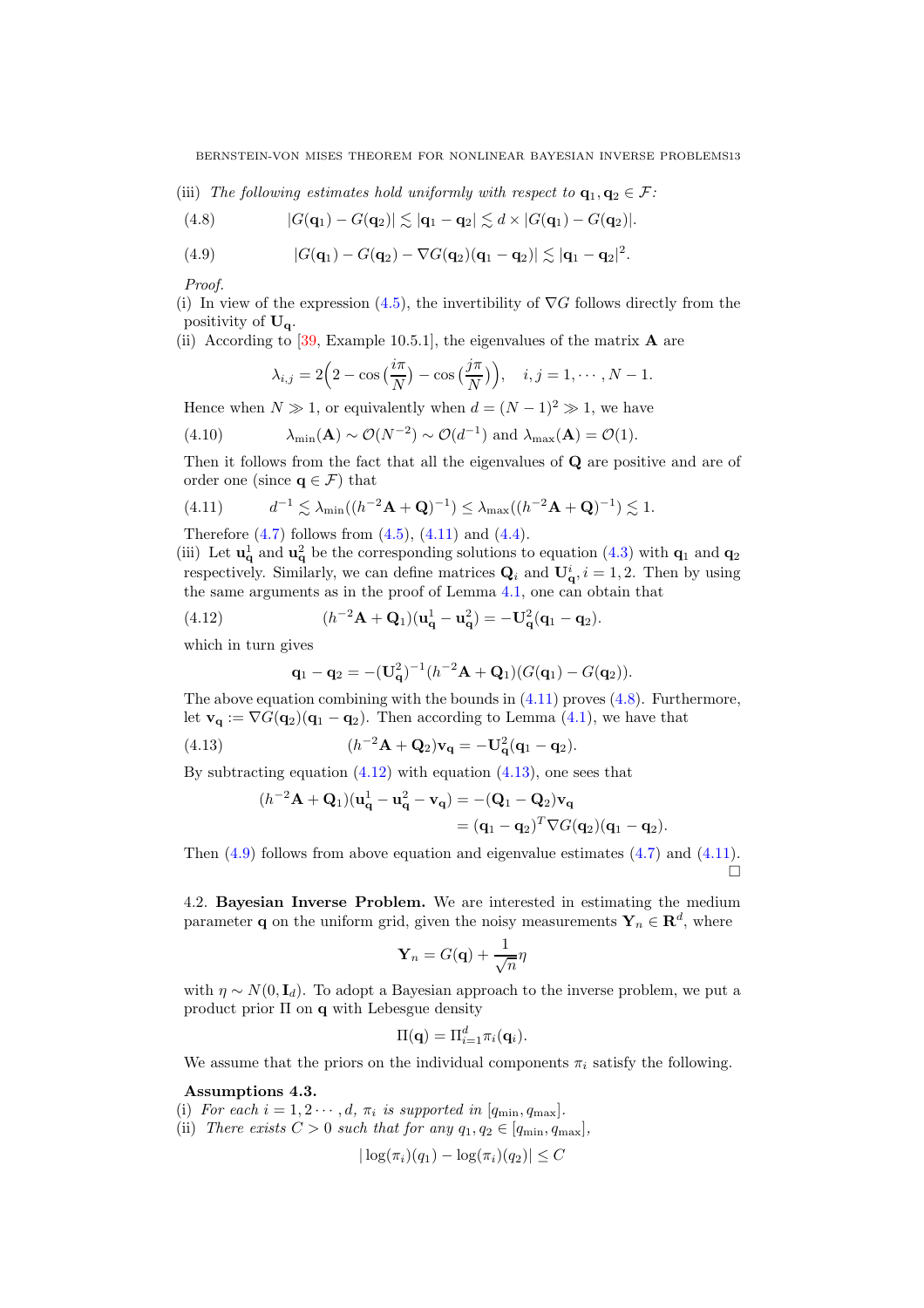(iii) Given a  $\delta > 0$ , there exists  $C_{\delta} > 0$  such that

$$
|\log(\pi_i)(q_1) - \log(\pi_i)(q_2)| \leq C_{\delta}|q_1 - q_2|
$$

when  $|q_1 - q_2| \leq \delta$ .

As we have mentioned in Remark [2.4,](#page-4-1) if  $\pi_i$  satisfies Assumption [4.3,](#page-12-5) then the product prior  $\Pi$  constructed as above satisfies Assumption [2.3.](#page-4-0) Let  $\Pi_n$  be the resulting posterior, namely

$$
\Pi_n(d\mathbf{q}) \propto \exp\Big(-\frac{n}{2}|\mathbf{Y}_n - G(\mathbf{q})|^2\Big)\Pi(\mathbf{q})d\mathbf{q}.
$$

According to Lemma [4.2,](#page-11-6) the forward map G associated to the medium problem satisfies Assumption [2.1](#page-3-3) with  $\sigma(d) = d$ . Suppose that the data  $\mathbf{Y}_n$  is generated from some truth  $\mathbf{q}_0$ , which lies strictly inside  $\mathcal F$ . Now we are ready to state the asymptotic normality of the posterior  $\Pi_n$  as  $n \to \infty$ . Let  $\Sigma = (\nabla G(\mathbf{q}_0)^T \nabla G(\mathbf{q}_0))^{-1}$  and let  $\Delta_n = \mathbf{q}_0 + n^{-\frac{1}{2}} \Sigma \nabla G(\mathbf{q}_0)^T \eta$ . Then  $\Delta_n \sim N(\mathbf{q}_0, \frac{1}{n} \Sigma)$ . The following Bernstein-von Mises theorem for the inverse medium problem is simply a restatement of Corollary [2.6.](#page-6-0)

**Theorem 4.4.** Let the prior be given by  $\Pi(d\mathbf{q}) = \Pi_{i=1}^d \pi_i(\mathbf{q}_i)(d\mathbf{q}_i)$  with  $\pi_i$  satisfying Assumption [4.3.](#page-12-5) If  $\delta_n := n^{-\frac{1}{2}} d^3 \log d \to 0$  as  $n \to \infty$ , then we have

$$
d_{TV}(\Pi_n, N(\triangle_n, \Sigma_n)) = \mathcal{O}_p(\delta_n)
$$

as  $n \to \infty$ .

#### Acknowledgement

The author thank Professors Richard Nickl, Andrew Stuart and Hendrik Weber for stimulating discussions and suggestions. The author is supported by EP-SRC as part of the MASDOC DTC at the University of Warwick with grant No. EP/HO23364/1.

#### **REFERENCES**

- <span id="page-13-1"></span>[1] S. Agapiou, S. Larsson, and A. Stuart. Posterior consistency of the Bayesian approach to linear ill-posed inverse problems. Stochastic Process. Appl., 123(10):38283860, 2013.
- <span id="page-13-2"></span>[2] S. Agapiou, A. M. Stuart, and Y. X. Zhang. Bayesian posterior contraction rates for linear severely ill-posed inverse problems. J. Inv. Ill-Posed Problems,  $22:297-321$ , 2014.
- <span id="page-13-11"></span>[3] G. Bal. Hybrid inverse problems and internal functionals. Inverse problems and applications: inside out. II, 60:325–368, 2013.
- <span id="page-13-10"></span>[4] G. Bal and G. Uhlmann. Inverse diffusion theory of photoacoustics. Inverse Problems, 26(8):085010, 2010.
- <span id="page-13-12"></span>[5] G. Bal and G. Uhlmann. Reconstruction of coefficients in scalar second-order elliptic equations from knowledge of their solutions. Comm. Pure Appl. Math., 66(10):1629–1652, 2013.
- <span id="page-13-9"></span>[6] A. Belloni and V. Chernozhukov. Posterior inference in curved exponential families under increasing dimensions. Econom. J., 17(2):S75–S100, 2014.
- <span id="page-13-5"></span>[7] P. Bickel, B. Kleijn, et al. The semiparametric bernstein–von mises theorem. The Annals of Statistics, 40(1):206–237, 2012.
- <span id="page-13-0"></span>[8] L. Biegler, G. Biros, O. Ghattas, M. Heinkenschloss, D. Keyes, B. Mallick, L. Tenorio, B. van Bloemen Waanders, K. Willcox, and Y. Marzouk. Large-scale inverse problems and quantification of uncertainty, volume 712. John Wiley & Sons, 2011.
- <span id="page-13-7"></span>[9] D. Bontemps. Bernstein-von mises theorems for gaussian regression with increasing number of regressors. The Annals of Statistics, pages 2557–2584, 2011.
- <span id="page-13-8"></span>[10] S. Boucheron, E. Gassiat, et al. A bernstein-von mises theorem for discrete probability distributions. Electronic journal of statistics, 3:114–148, 2009.
- <span id="page-13-6"></span>[11] I. Castillo. A semiparametric bernstein–von mises theorem for gaussian process priors. Probability Theory and Related Fields, 152(1):53–99, 2012.
- <span id="page-13-3"></span>[12] I. Castillo and R. Nickl. Nonparametric bernstein–von mises theorems in gaussian white noise. The Annals of Statistics, 41(4):1999–2028, 2013.
- <span id="page-13-4"></span>[13] I. Castillo and R. Nickl. On the bernstein–von mises phenomenon for nonparametric bayes procedures. The Annals of Statistics, 42(5):1941–1969, 2014.